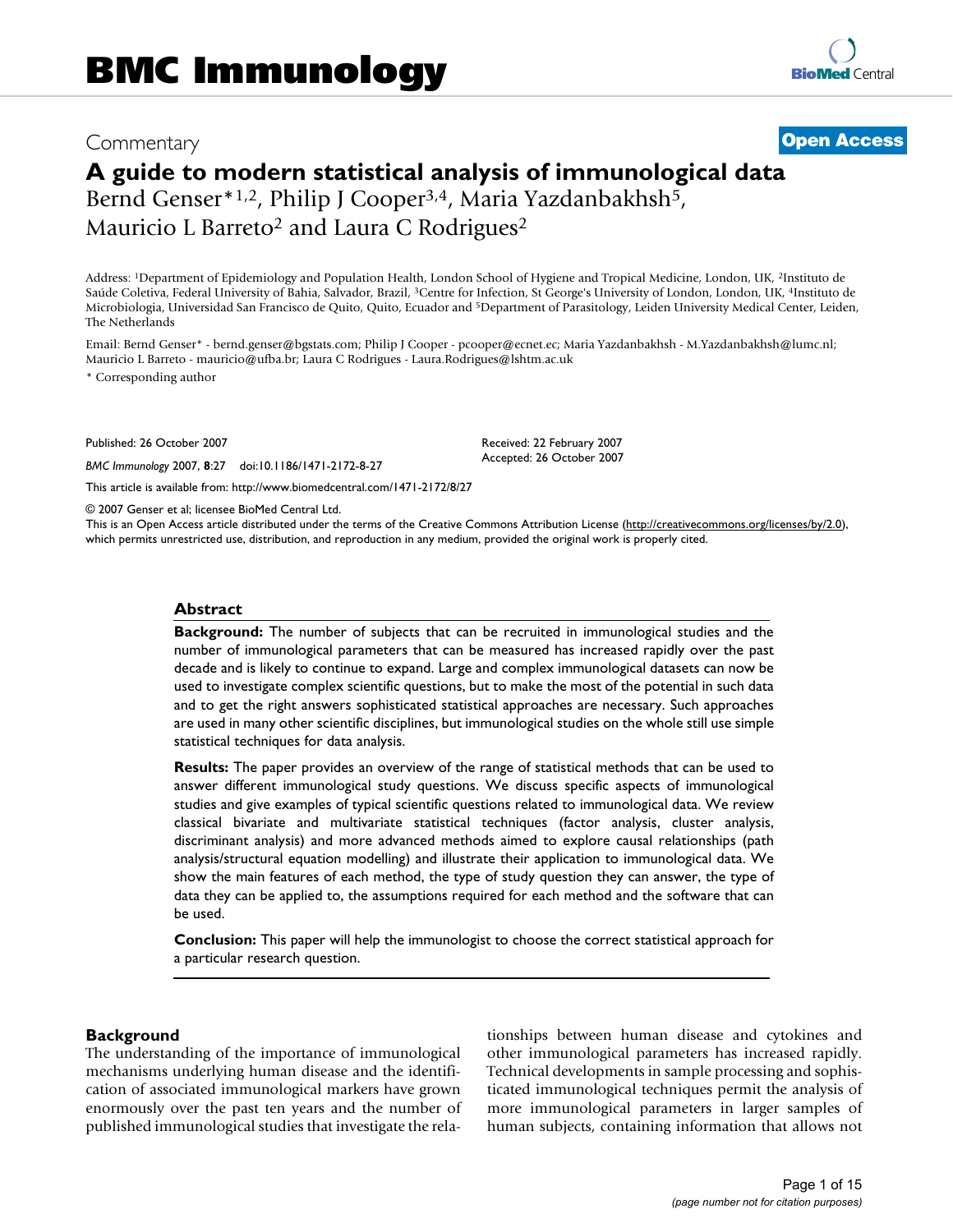only the measurement of simple associations between two parameters but also the exploration of the complex relationships between immunity, disease, environmental, social and genetic factors. The potential complexity of the possible relationships between large numbers of immunological parameters poses a special challenge for the applied immunologist: how to select the appropriate statistical techniques to extract the maximum relevant information from complex datasets and avoid spurious findings.

Immunologists tend to use simple statistical approaches even when multiple relationships between immunological parameters are expected, [1,2] instead of multivariate statistical approaches that can analyse simultaneously multiple measurements on the same individual. Multivariate statistical analysis techniques are being widely applied in other scientific fields and numerous books and articles have been published that describe these techniques in detail. Unfortunately, this literature is not easily accessible to the applied immunologist without a detailed knowledge of statistics and few articles have been written demonstrating the application of statistical techniques to immunological data [3,4].

This paper provides an overview of statistical analysis techniques that may be considered for the analysis of immunological data. We discuss specific aspects of immunological studies, give examples of typical scientific questions related to immunological data and present a statistical framework to help the immunologist to choose the correct statistical approach for a particular research questions. Although we have focused on cytokine data in the examples provided, the methods presented are applicable to most other immunological parameters.

# **Specific aspects of immunological studies relevant for statistical analysis**

In the following section we discuss specific aspects of immunological studies that are relevant for statistical analysis.

# *Structure of immunological data*

Before analysing immunological data it is very important to examine the structure of the data because most statistical methods will only give the correct answer if the data has the characteristics required for the use of that method ("satisfy the data assumptions"). For example, common data assumptions are that the observations are approximately normally distributed or that the variances are similar across different subpopulations. Unfortunately, immunological data very frequently do not meet these assumptions and investigators are obliged to either apply data transformations (e.g. a logarithmic transformation to make skewed data approximately normally distributed),

or to choose an alternative statistical techniques with less stringent data assumptions (e.g. using a non-parametric statistical approach that does not require the data to be normally distributed [5] instead of a parametric statistical technique that does). A further important aspect of immunological data is that different immunological parameters measured in the same study subject are frequently highly correlated ("multicollinearity"). Hence the application of statistical techniques that assume independence among the observations is often not valid and in such situations a method should be used that takes into account the fact that study variables may be the result of a common underlying biological mechanism. Examples of underlying biological mechanisms that can not be directly observed but will influence that value of more than one immunological variable are: "immune maturation," "down regulation" or "Th2 shift."

# *Complexity of the relationships in immunological parameters*

Immunological parameters are often involved in complex immunological mechanisms; and relationships between immunological parameters may be changeable. For example, a specific parameter (e.g. a cytokine) may have different effects in different cell populations, at different times and in the presence (or absence) of other immunological parameters. We often aim to explain the complete causal pathway from a non-immunological factor (e.g. exposure to an allergen) to an outcome (e.g. atopy or asthma). Clearly simple univariate statistical analysis would not be able to identify such inter-relationships among several study variables and the underlying immunological mechanisms that cannot be measured; multivariate statistical techniques are required that can examine multiple parameters simultaneously. A fundamental step to guide statistical analysis is to make the hypothesis explicit in a conceptual framework [6]. *Conceptual frameworks* present the proposed inter-relationships among the study variables and define any larger underlying immunological mechanisms assumed to influence their values. Conceptual frameworks should be detailed and explicit as they are used to guide the analysis.

Two further important aspects of immunological data that are not the focus of this paper but should be mentioned are:

# *Reproducibility of the measurement of an immunological parameter*

*Reproducibility* reflects how often we obtain the same result using the same laboratory test and sample. Some variation is expected for any measurement and statistical analysis must take into account the degree of variation. Although reproducibility of immunologic measurements is well defined for some immunological outcomes, particularly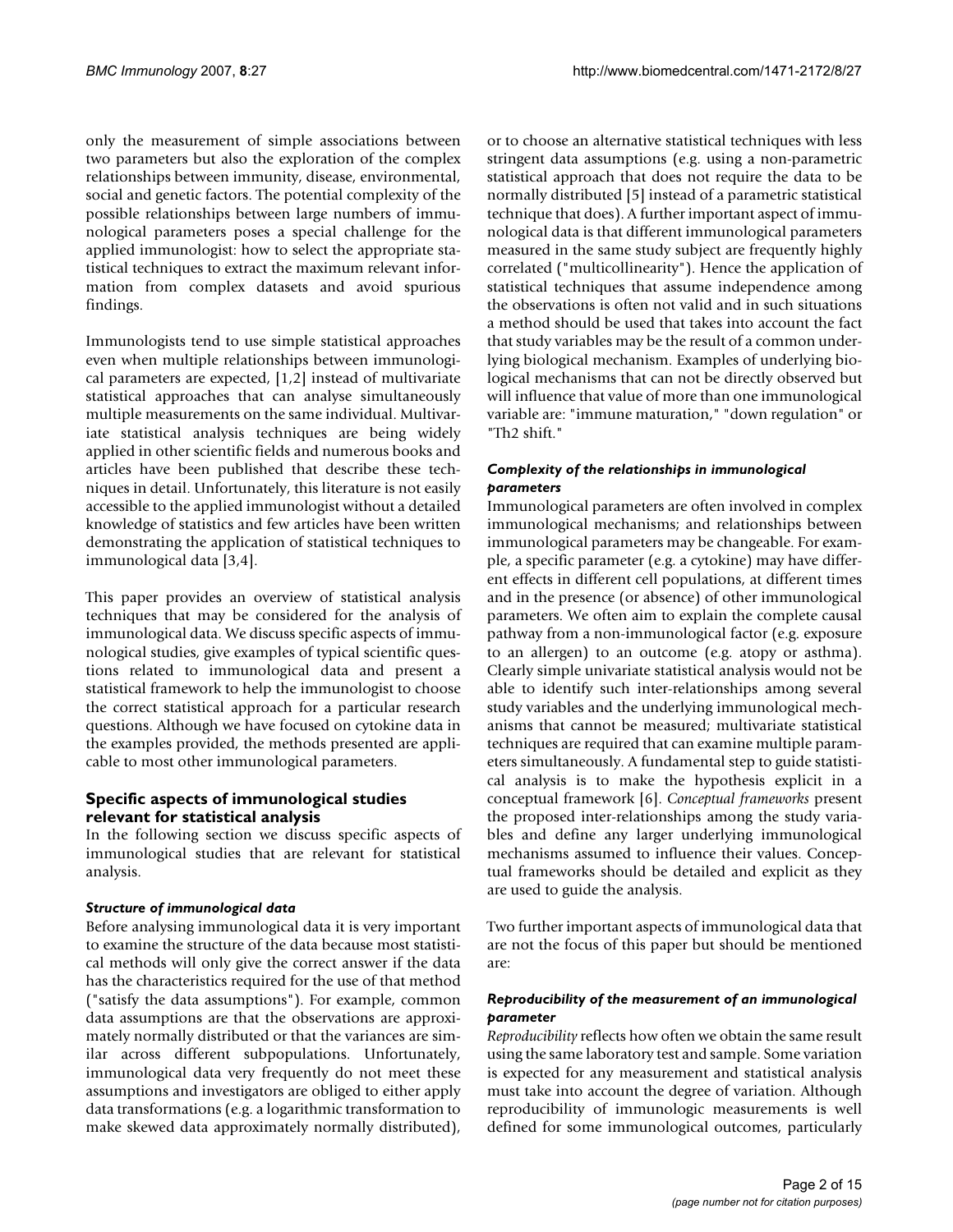those used for diagnostic purposes, such as antibody levels associated with vaccine protection (e.g. levels >10 IU/ mL for anti-HBS for vaccine response to hepatitis B vaccine), and for phenotypic characterization (CD4 counts or CD4/CD8 ratio for evaluation of immune status in HIV), reproducibility is not well defined for most immunological parameters. This is independent of the separate but important issue of repeatability between centres in multicentre studies that measure the same immunological parameters in different laboratories or even the measurement of the same parameter between different studies.

#### *Multiple testing*

The problem of *multiple testing* is becoming increasingly relevant in immunological studies as the number of immunological parameters that can be measured increases and investigators conduct a large number of statistical tests on the same study data [7]. A specific concern in statistical analysis is to separate associations that occur by chance (because of "random variation" or "noise") from those reflecting true biological relationships ("systematic variation," often assumed to be a causal relationship). Most researchers use a statistical significance level ("type I error," for example  $P = 0.05$ ) to decide whether the result of an analysis is likely to be due to chance. Conducting multiple hypothesis testing may result in substantial inflation of type I errors (depending on the degree of dependence between the tests). For example, if the value p < 0.05 is used, conducting twenty independent significance tests within a data set is likely to result in one comparison being significant just by chance. There are numerous multiple comparison procedures to adjust statistical analysis for type I error inflation, for example simultaneous test procedures, such as the approaches by Bonferroni, Tukey, Scheffé or Dunnet or more sophisticated step-wise procedures, such as the techniques by Newman-Keuls or Ryan. A good overview about the most important multiple comparison techniques is given by Toothaker [8].

## **Research objectives of immunological studies**

In this section we list typical research questions from immunological studies.

Common objectives of immunological studies can be grouped into four overall categories:

i) Those that *investigate patterns of associations between several immunological parameters*, without assuming any causal relationship (and therefore not classifying study variables as dependent variables (i.e. outcomes) and independent variables (i.e. explanatory variables or covariates).

For example, typical research questions of such studies are:

• *To assess the magnitude of the correlation between different cytokines* or to quantify the balance between levels of cytokine expression. For example, the research question might be to measure the correlation between pro-inflammatory and anti-inflammatory cytokines (e.g. correlation between TNF- $\alpha$  and IL-10) or to quantify the "balance" between pro-inflammatory and anti-inflammatory cytokines (e.g. by calculating the ratio TNF- $\alpha$ /IL-10).

• *To identify highly correlated cytokines and to place them into groups* which reflect an unobserved underlying mechanism. For example, Th1-related immune responses such as IFN- $\gamma$  and TNF- $\alpha$  may mediate an inflammatory disease. Depending on the question being investigated, it may be more appropriate to first use a statistical analysis approach to "reduce the data", i.e., to aggregate the correlated Th1 related cytokines to form a "summarising variable" that reflects the underlying immunological mechanism (e.g. "degree of Th1 immune response") and use that summary variable in the analysis rather than using all the variables with the original cytokine levels.

• *To identify individuals with similar profiles of immunological parameters* and to place them into groups (so called "clusters"). For example, patients with a clinical outcome might be defined as "atopics" or "non-atopics" based on the values of skin prick tests; or subjects with a specific infection may be classified into groups (eg, active, chronic, or past) defined by the overall elevation in antibodies (e.g. IgE, IgA, IgM or IgG subclasses). However, within the same group of patients, clusters with distinct or overlapping profiles might be distinguishable and subsequent analyses might show associations between distinct clusters and disease (or some other outcome).

ii) The second group of research objectives *investigates causal relationships* between one or more immunological parameters (e.g. different cytokines, or summary measures) and other study variables (e.g. an outcome such as asthma). To guide the investigation of causation it is important to have developed an *a priori* causal pathway model. This will allow the appropriate definition of variables, i.e. defining which variables are dependent variables (outcomes), intervening variables (mediating the effect) or independent variables (exposures, confounding factors and effect modifiers) and will determine the choice of statistical approach.

Possible research objectives for causality include:

• *Identification of determinants of immunological profiles*. The objective may be to compare the expression of cytokines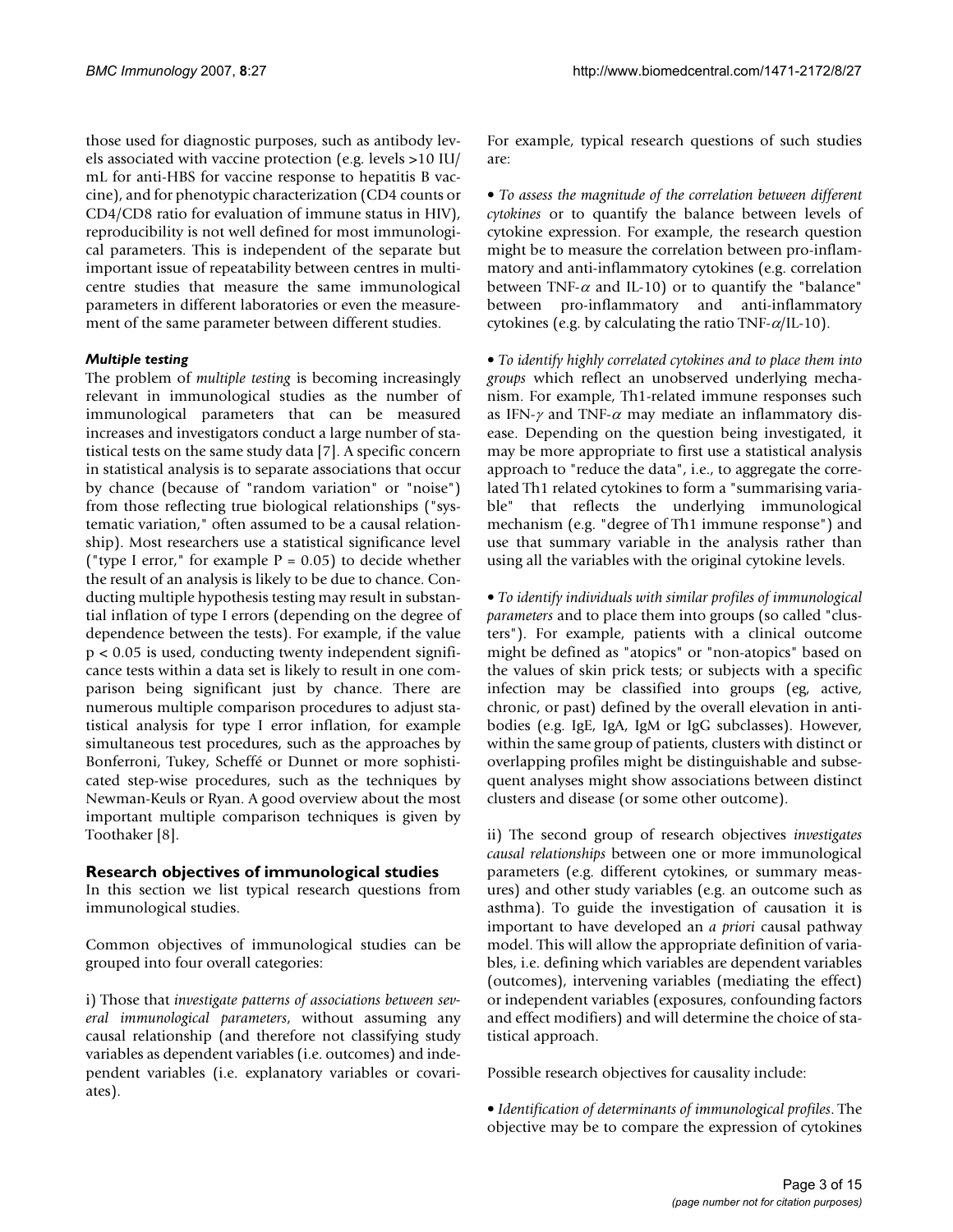between two or more groups defined by an exposure, e.g. people infected or not infected with helminths, or people vaccinated and non-vaccinated in a vaccine trial where the vaccine exposure is assumed to influence the levels of the immunological parameter to be measured. For example, the question may be to determine if BCG vaccination influences the levels of IFN- $\gamma$  secreted by mononuclear cells stimulated in vitro with a mycobacterial antigen. The immunological parameter is *the outcome* or *dependent variable*.

• *Identification of clinical consequences of immunological profiles*, (immunological parameter as the risk factor) or, in other words to identify associations between an immunological parameter and clinical (or other) outcomes. For example, immunologists are interested in predicting the probability of a disease occurrence by measurement of cytokine levels. For example, whether elevated TNF- $\alpha$  levels are associated with active disease in rheumatoid arthritis? The immunological parameter is *the risk factor (often called "exposure")* or *independent variable*.

iii) The third group consists of *more complex research questions* that may include two or more of the objectives described above. Such questions may examine the role of cytokines in larger causal constructs, including more than one risk factor, intervening variables that mediate and modify an effect, and outcomes; and inter relationships between them. An example will be to investigate the causal inter relationships between early life infections, level of expression of pattern recognition receptors (such as Nods), activity of pro-inflammatory cytokines (IFN-<sup>γ</sup> and TNF- $\alpha$ ) and the development of inflammatory bowel disease.

iv) The field of *in silico* immunology (computer analysis generally in conjunction with informatics or immunoinformatics) is a rapidly developing and expanding field and has been used to address several types of study questions, such as:

• The prediction of immunogenic sequences from microbial genomes to predict potential vaccine candidates [9].

• The prediction of protein sequences in therapeutic antibodies that may be associated with adverse reactions [10].

• Identification of regulatory molecules in the innate immune system [11].

These approaches are generally high-throughput analyses of large data sets (e.g. microbial genomes, human genome, etc) using available software (e.g. EpiMatrix) to either generate or test hypotheses and have been reviewed in detail elsewhere [12-15].

*In silico* statistical analyses use many of the multivariate statistical techniques discussed later in this review (e.g. cluster analysis). Because this is a highly specialised field for which there are many computational tools available [9], *in silico* immunology will not be discussed further in this review.

# **Statistical methods for analysis of immunological data**

We conducted a systematic literature search in the database MEDLINE (1980–2005) to review statistical methods that have been previously applied to cytokine data. Because the objective was to get a crude overview rather than to reveal the exact number of papers published in this area we defined quite sensitive search criteria using the following key words: *"cytokine\$"* or terms to identify specific cytokines (e.g. among others *"IL\$," "interleukin\$," IF\$, interferon\$, TNF\$*, etc.) and common univariate and multivariate statistical techniques (e.g. among others *"linear regression,""analysis of variance,""cluster analysis,""factor analysis"* etc.).

Table 1 shows the results of our search. The most widely used methods found were simple statistical approaches that investigate the relationship between two variables (so called *bivariate meth*ods – also called *univariate methods* when variables are classified as dependent and independent variables). We frequently found standard methods to compare means of immunological parameters between independent groups (e.g. t-test, analysis of variance or their non-parametric equivalents), bivariate correlation analysis (Pearson's or Spearman's correlation coefficients) and univariate linear regression. By contrast, *multivariate techniques* ( i.e. statistical approaches that consider three or more study variables simultaneously) were less frequently applied to cytokine data. Several studies used factor analysis (to identify groups of correlated immunological parameters) or cluster analysis (to identify groups of individuals with similar immunological profiles) or discrimination techniques such as logistic regression, discriminant analysis (to identify causes or consequences of immunological profiles). We also found a few examples of advanced modelling techniques (path analysis/structural equation modelling) that simultaneously model multiple relationships between the study variables.

In the following section we provide an overview of statistical methods that can be considered for analysing immunological data that should help the applied immunologists without a detailed knowledge of statistics to select the appropriate statistical technique for each particular research question. The definition of which method is the most appropriate is strongly dependent on the research objective, the type of data collected, whether data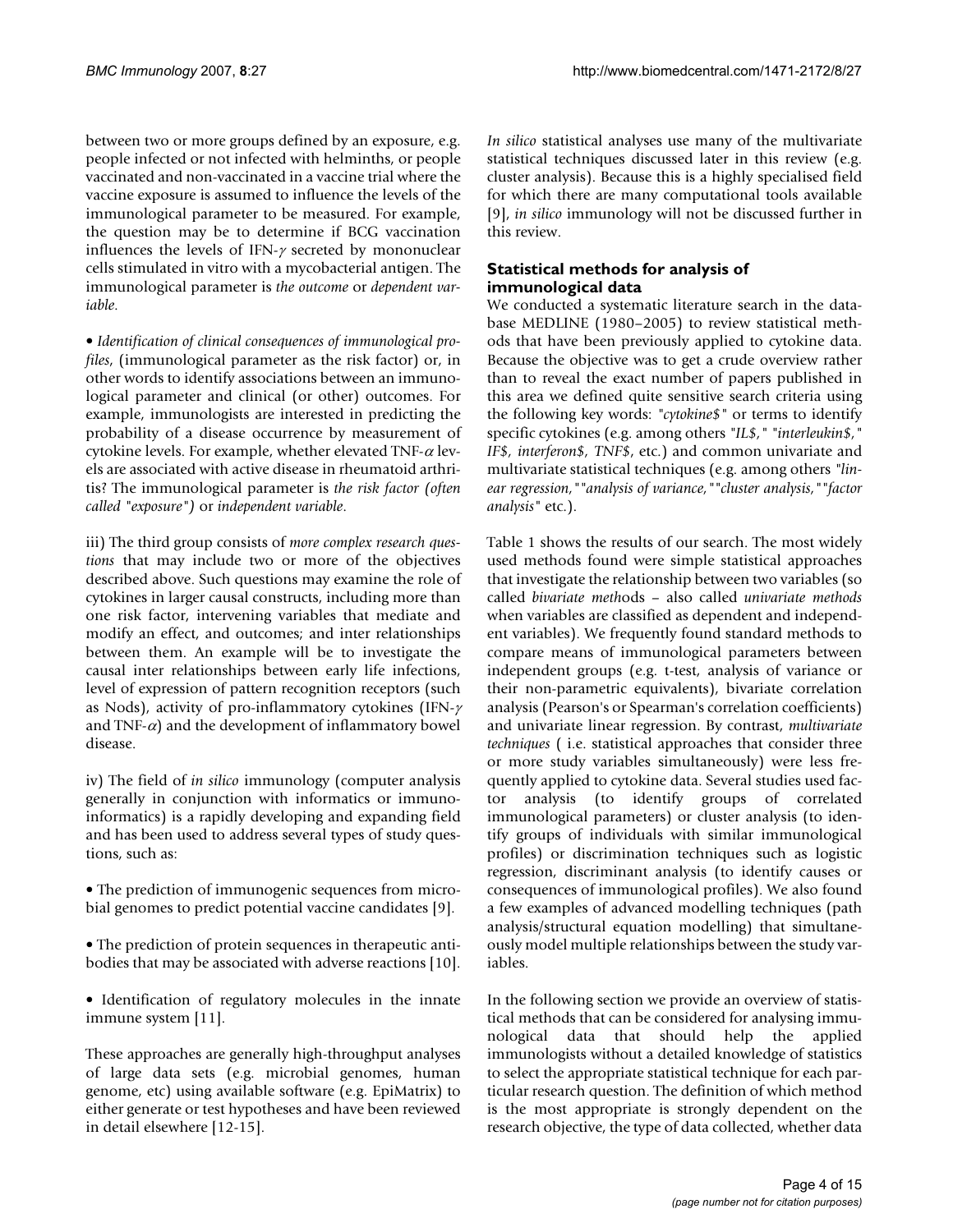| <b>Statistical methods</b>                    | <b>Number of references</b> |  |
|-----------------------------------------------|-----------------------------|--|
| Univariate techniques                         |                             |  |
| Analysis of variance                          | 2908                        |  |
| T-test                                        | 420                         |  |
| Mann-Whitney U-test                           | 316                         |  |
| Wilcoxon/McNemar test                         | 193                         |  |
| Univariate linear regression                  | 163                         |  |
| Bivariate correlation analysis                | 157                         |  |
| Kruskal-Wallis H-test                         | 95                          |  |
| Repeated measures analysis of variance        | 31                          |  |
| Friedman test                                 | 7                           |  |
| Non linear regression                         | 5                           |  |
| <b>Multivariate techniques</b>                |                             |  |
| Logistic regression                           | 629                         |  |
| Cluster analysis                              | 192                         |  |
| Multivariate analysis of variance             | 44                          |  |
| Multiple linear regression                    | 91                          |  |
| Factor analysis/Principal components analysis | 80                          |  |
| Analysis of covariance                        | 56                          |  |
| Linear discriminant analysis                  | 51                          |  |
| Partial correlation coefficient               | 24                          |  |
| Multinomial logistic regression               | 9                           |  |
| Multivariate analysis of covariance           | 7                           |  |
| Path analysis/Structural equation modelling   | 4                           |  |

**Table 1: Results of a literature review conducted in the medical database MEDLINE (1980–2006) about statistical methods found in immunological studies investigating cytokine expressions.**

assumptions are fulfilled and whether the sample size is sufficient. We begin with a short introduction to these topics.

#### *Exploratory Data Analysis*

An important first step in analysing immunological data is exploring and describing the data. Whatever the research question investigators should first explore the data in tables showing summary statistics (e.g. means, standard deviations, etc.) and apply graphical methods such as bar charts, histograms, Box and Whisker plots, or scatter plots. For multivariate data, scatter plot matrices are a powerful tool to examine associations among several immunological parameters [16]. A good overview of statistical methods for Exploratory Data Analysis is provided by Tukey [17].

#### *Data Assumptions*

The next thing investigators have to consider when selecting a statistical method is whether their data meet a number of *data assumptions*. The first assumption is the *scale of measurement* of the data, i.e. whether *the data type* is categorical (e.g. groups like male and female), ordinal (e.g. groups with a logical order, like order of birth) or continuous (also called metric [measured on a defined scale]). This restricts the statistical methods that can be used. When the investigator has to deal with continuous data the second assumption to test is whether the data follow a theoretical distribution (e.g. normal distribution). Distributional assumptions can be tested graphically by diagnostic plots or by applying a statistical test that compares the distribution of the data with a theoretical distribution. When the original data do not meet distributional assumptions required for a particular statistical technique (e.g. normal distribution to apply a t-test) a common approach is transforming the data to meet the data assumptions, for example to use the logarithm of the values [4]. However, immunological data frequently do not meet data assumptions even after applying different data transformations. In such cases it may be more appropriate to use an alternative statistical approach that requires fewer data assumptions (e.g. applying a non parametric Wilcoxon test instead of a t-test) [5]. Another approach for continuous variables that do not fulfil distributional assumptions is "categorising" the measurements by biological meaningful cut-off values (e.g. level >= 2.5: "positive", level < 2.5: "negative") or using centiles, and then apply a statistical test that is appropriate for categorical data. A less frequently applied strategy that allows for the use of a parametric approach even when data assumptions are violated is the "robust resampling variance estimator [18]." The concept behind this approach is to draw repeated random samples from the data, and then to estimate the parameter of interest (e.g. the mean) from each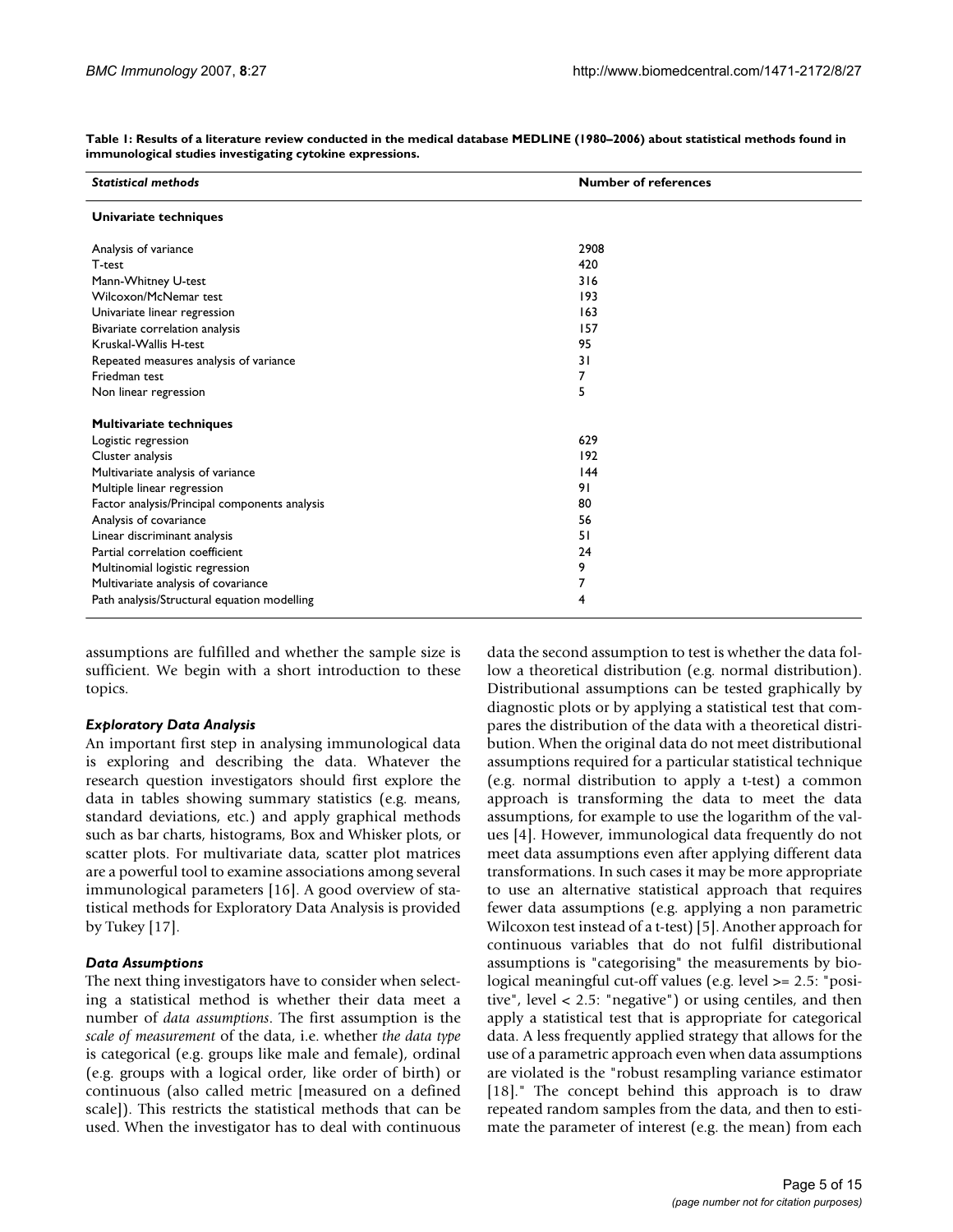sample and finally to obtain an estimate of the variance by calculating the variance of the parameter across the samples. "Robust estimation" means the approach will provide valid estimations even when data assumptions (e.g. normal distribution) are violated [3]. For example, in a hypothetical immunological study IL-10 measurements have been obtained from a sample of 100 individuals. By drawing 500 random samples from these 100 individuals each including 50 subjects, a robust estimate of the variance of the parameter of interest (the population mean) can be calculated from the mean of each sample and from the variance of the mean (across the samples).

#### *Sample size issues*

A second major issue that immunologist frequently face and that also substantially affects the statistical approach to be used is to estimate the appropriate sample size for a statistical analysis. Whereas for univariate techniques (e.g. t-test, ANOVA etc.) sample size can be determined by conducting a power analysis [19], sample size formulae are available only for a couple of multivariate techniques. *Cohen's Power analysis guide* is a useful review for calculating sample sizes for common univariate and some multivariate techniques (analysis of covariance and multiple regression) [20]. Unfortunately, the theory underlying sample size estimation for other multivariate techniques is less developed. Recommendations for sample size for studies using factor analysis are that more subjects should be included than the number of unique correlations present in the correlation matrix [21,22]. Authors suggest that for cluster analysis sample size calculations are dependent on how the investigator believes the study population is clustered. If some small clusters (say less than 10) are expected, then sufficient subjects will be required to sample at least 5 to 10 people in the smallest cluster [23]. There is a statistical framework and software available for sample size calculation for advanced techniques such as structural equation modelling and path analysis [24,25].

# **Selecting the appropriate statistical method for each particular research question**

In this section we provide an overview of statistical methods that we consider useful for statistical analysis of immunological data. Our guide for data analysis was written with the "classical statistical approach" in mind, i.e. we provide statistical techniques to extract the maximum information from the present data. We do not discuss *Bayesian statistical methods* that also might be useful for application to immunological data seeking to combine *a priori* information with the information captured in the present data; a good overview is provided by Lee [26]. Moreover, statistical methods are important also for standardising immunological techniques and this is discussed elsewhere [27]. We have prepared a summary table (Table 2) that lists the most important univariate and multivariate methods and links them to typical immunological research questions. In addition, we provide a flowchart that will help the immunologist to select the appropriate statistical analysis according to the research objective and the number and type of study variables to be analysed (Figure 1). Most examples refer to cytokine data but the application to other continuous immunological data is straightforward.

#### *Inter-dependence techniques*

The first group embraces so called *inter-dependence techniques*, i.e. statistical methods aimed to explore relationships between study variables without assuming any causal relationship. These techniques are appropriate when the investigator cannot define (or may not wish to define) which variable is the independent variable (cause, exposure) and which is the dependent variable (effect, outcome). For example, inter-dependence techniques might be very useful in immunological studies to examine relationships between different cytokines measured in the same individual.

#### *Correlation analysis*

One commonly applied inter-dependence approach is *bivariate correlation analysis* that aims to assess the magnitude of the linear relationship between two continuous variables (e.g. two cytokines, or a cytokine and another continuous variable. For example, Hartel *et al* conducted an observational, cross-sectional study in children aged between 1 and 96 months and in adults to investigate agerelated changes in cytokine production [2]. The association between cytokine levels and age was analyzed using non-parametric rank correlation coefficients.

If there are more than two immunological parameters of interest and one finds several significant bivariate correlations, a *multivariate correlation analysis* should be conducted to examine the degree of multicollinearity in the data, i.e. whether multiple relationships are present between three or more study variables. A simple but useful approach to examine associations between three variables is to conduct stratified bivariate correlation analysis across strata defined by levels of a third variable. For example, to examine the association between a Th1 related and a Th2-related cytokine could be examined after stratifying by low and high levels of expression of IL-10.

#### *Data reduction techniques*

Datasets with several highly correlated immunological parameters can be simplified using "*data reduction techniques."* These methods are especially appropriate when it is assumed that many variables reflect aspects of an underlying process which is not directly measured. The most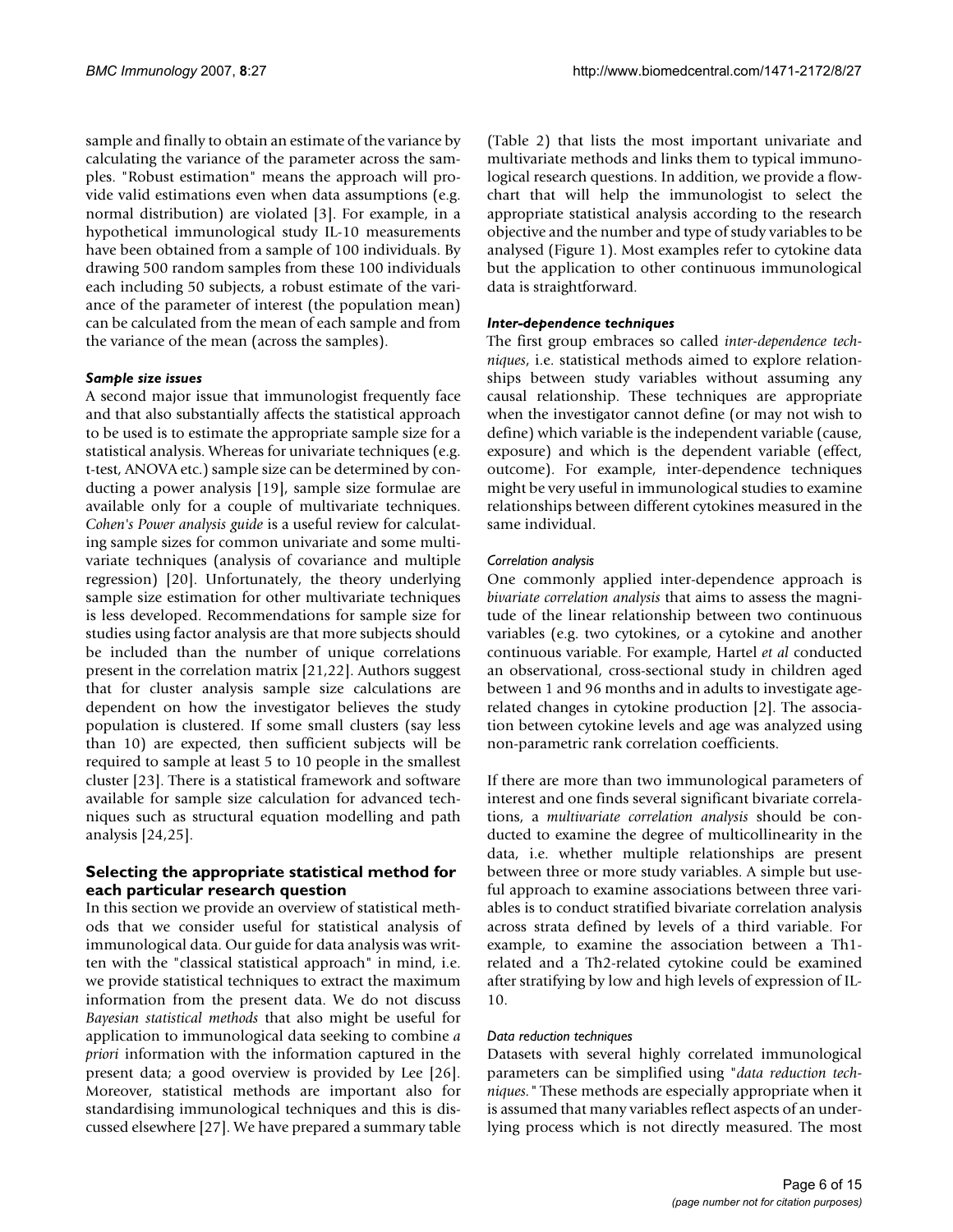

 $$ Selecting the appropriate statistical technique for analysis of immunological data.

common technique is *Principal Component Analysis (PCA)* [28], which is a special type of *Factor Analysis* [29]. The idea behind this approach is to create summary variables (called "principal components"), that capture most of the information of the original data. For example, the technique can be used to derive two principal components from several correlated cytokines. After using this technique it is essential to consider whether the components identified are biologically plausible (e.g. it would be important to observe that the classification of cytokines grouped into two groups is consistent with the findings of published literature).

A useful feature of factor analysis and especially PCA is that the weights (the "factor loadings") for each variable within the components can be interpreted as correlation measures between the observed variable and the underlying unobservable component. Data assumptions in factor analysis are more conceptual than statistical. From a statistical point of view, normality is only necessary if a statistical test is applied to measure the significance of the factors, but these tests are rarely used in practice. The more important conceptual assumptions are that some underlying structure does exist in the set of selected variables and that results in some degree of multicollinearity.

In immunological studies factor analysis or PCA could be applied to extract information on the Th1- or Th2-related immune response from a set of cytokines or the ratio of a Th1- and Th2-score could be calculated to quantify the degree of "Th1/Th2 bias [30,31]." For example, Turner *et al* [31] derived summary variables (called "principal components") from 11 different cytokines that were believed to better reflect the underlying mechanism and that were used in further analyses [32] instead of the original parameters. Data reduction techniques should be used when the objective of the study is not to investigate the role of each parameter but the role of the underlying mechanism.

#### *Cluster Analysis*

*Cluster Analysis (CA)* is the appropriate statistical approach when the researcher seeks to group individuals (not variables) according to their values of study variables (e.g. cytokine levels) [23]. CA groups individuals so that subjects in the same cluster have similar profiles of the parameters being studied (i.e. a high "within-cluster homogeneity") and subjects from different clusters have quite different immunological profiles (i.e. a high "between-cluster heterogeneity"). To perform CA the researcher has to define the variables on which the cluster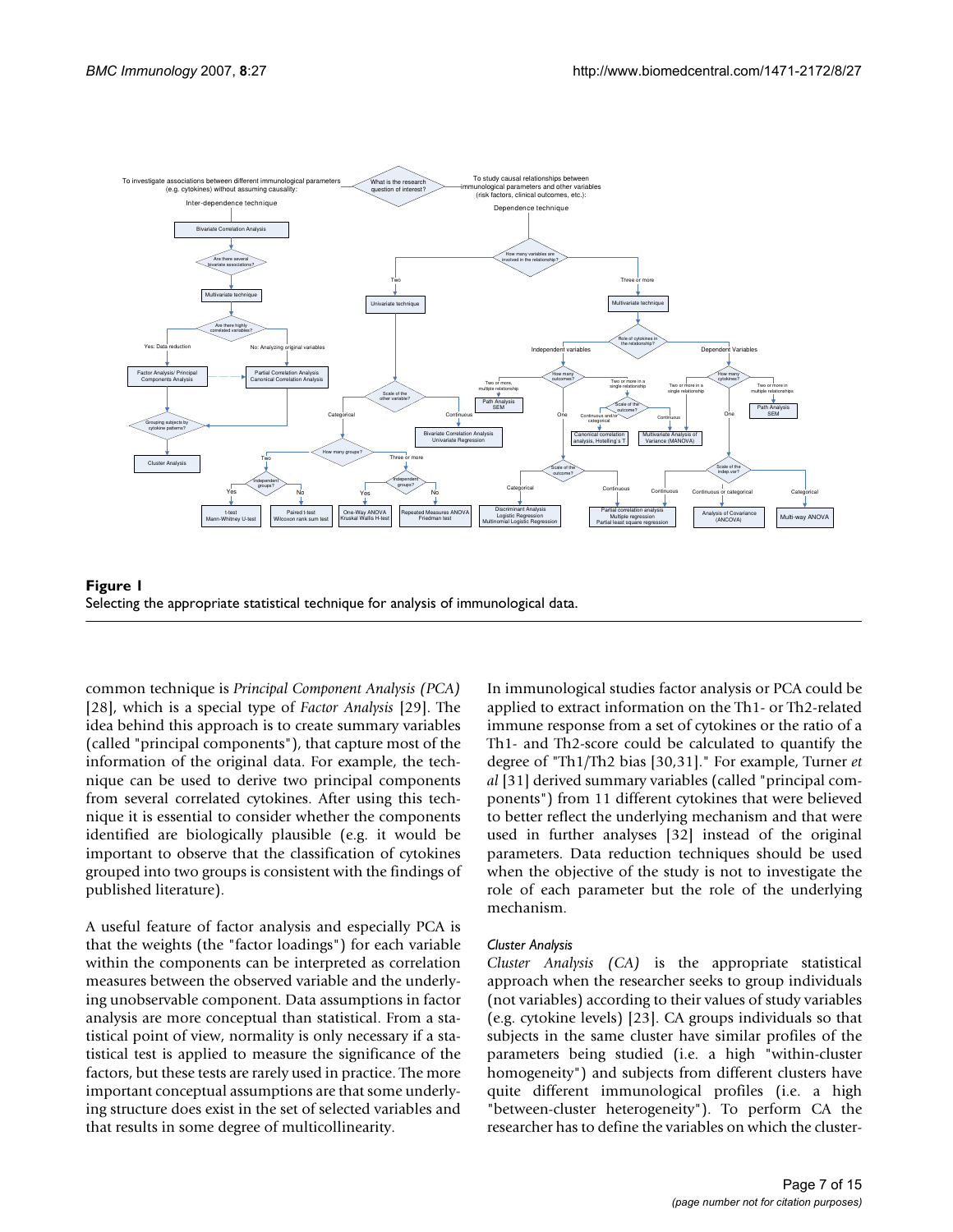**Table 2: Selection of important statistical methods suitable for the analysis of immunological data.**

| <b>Example of research question</b>                                                                                                                                                 | Type of data<br>[D: dependent, l: independent]            | Other data assumptions                                                                                                                          | Statistical method <sup>1</sup>                            |
|-------------------------------------------------------------------------------------------------------------------------------------------------------------------------------------|-----------------------------------------------------------|-------------------------------------------------------------------------------------------------------------------------------------------------|------------------------------------------------------------|
| Univariate techniques<br>Univariate group mean comparison techniques                                                                                                                |                                                           |                                                                                                                                                 |                                                            |
| Compare expression of a cytokine between<br>two independent groups (e.g. treatment vs.<br>control)                                                                                  | D: continuous<br>I: categorical                           | Normal distribution<br>homogeneity of variances                                                                                                 | t-test                                                     |
|                                                                                                                                                                                     | D: continuous or ordinal<br>I: categorical                |                                                                                                                                                 | Mann Whitney-U test                                        |
| Compare expression of a cytokine between<br>two related groups (e.g. before and after<br>treatment)                                                                                 | D: continuous<br>I: categorical                           | Normal distribution,<br>homogeneity of variances                                                                                                | Paired t-test                                              |
|                                                                                                                                                                                     | D: continuous or ordinal<br>I: categorical                |                                                                                                                                                 | Wilcoxon rank sum test                                     |
| Compare expression of a cytokine between<br>three or more independent groups defined by<br>one factor (e.g. treatments A, B, C)                                                     | D: continuous<br>I: categorical                           | Normal distribution,<br>homogeneity of variances                                                                                                | One-way analysis of variance                               |
|                                                                                                                                                                                     | D: continuous or ordinal<br>I: categorical                |                                                                                                                                                 | Kruskal Wallis - H test                                    |
| Compare expression of a cytokine between<br>three or more related groups (e.g.<br>measurements 1, 2, and 3 weeks after<br>treatment)                                                | D: continuous<br>I: categorical                           | Multivariate normal<br>distribution, assumptions<br>about covariance                                                                            | Repeated measurements<br>analysis of variance              |
|                                                                                                                                                                                     | D: continuous or ordinal<br>I: categorical                |                                                                                                                                                 | Friedman's ANOVA                                           |
| Correlation and regression analysis                                                                                                                                                 |                                                           |                                                                                                                                                 |                                                            |
| Quantify association between two cytokines or<br>a cytokine and another continuous variable                                                                                         | D: continuous<br>I: continuous                            | Linear relationship, normality                                                                                                                  | Pearson correlation coefficient                            |
|                                                                                                                                                                                     | D: continuous or ordinal<br>I: continuous or ordinal      | Linear relationship                                                                                                                             | Spearman rank correlation<br>coefficient                   |
| Predicting expression of a cytokine by a<br>continuous independent variable                                                                                                         | D: continuous<br>I: continuous                            | Specified relationship (e.g.<br>linearity for linear regression),<br>normal distribution (for<br>parametric regression)                         | Univariate regression                                      |
| <b>Multivariate techniques</b>                                                                                                                                                      |                                                           |                                                                                                                                                 |                                                            |
| Multivariate correlation and regression techniques                                                                                                                                  |                                                           |                                                                                                                                                 |                                                            |
| Quantify associations between two cytokines<br>adjusted for the effect of a third continuous<br>variable                                                                            | All variables: continuous                                 | Linear relationship, normality                                                                                                                  | Partial correlation coefficient                            |
| Predicting a continuous outcome (e.g. a<br>cytokine) by several continuous or categorical<br>independent variables                                                                  | D: continuous<br>I: continuous, ordinal or<br>categorical | Specified relationship (e.g.<br>linearity for linear regression),<br>normal distribution for<br>parametric regression, No<br>multi-collinearity | Multiple regression                                        |
|                                                                                                                                                                                     |                                                           | Specified relationship, multi-<br>collinearity                                                                                                  | Partial least squares regression                           |
| Quantifying the magnitude of correlation<br>between two groups of continuous variables<br>(e.g. Th1 and Th2 related cytokines)<br>Multivariate group mean comparison procedures     | All variables: continuous                                 |                                                                                                                                                 | Canonical correlation analysis                             |
| Compare cytokine expressions between three<br>or more independent groups defined by two or<br>more factors (e.g. treatment and gender)                                              | D: continuous<br>I: categorical                           | Normal distribution,<br>homogeneity of variances                                                                                                | Multi-way analysis of variance<br>(ANOVA)                  |
| Simultaneously compare expressions of two or<br>more cytokines between three or more<br>independent groups defined by two or more<br>factors                                        | D: continuous<br>I: categorical                           | Multivariate normal<br>distribution, homogeneity of<br>covariance matrices                                                                      | Multivariate analysis of<br>variance (MANOVA)              |
| Compare cytokine expressions between three<br>or more related groups defined by two or<br>more factors (e.g. measurements at different<br>time points during a study and treatment) | D: continuous<br>I: categorical                           | Multivariate normality,<br>homogeneity of covariance<br>matrices                                                                                | Multi-way repeated<br>measurements analysis of<br>variance |
| Grouping set of correlated cytokines to<br>summary variables ("principal components")                                                                                               | All variables: continuous                                 | High degree of<br>multicollinearity                                                                                                             | Factor analysis/Principal<br>components analysis           |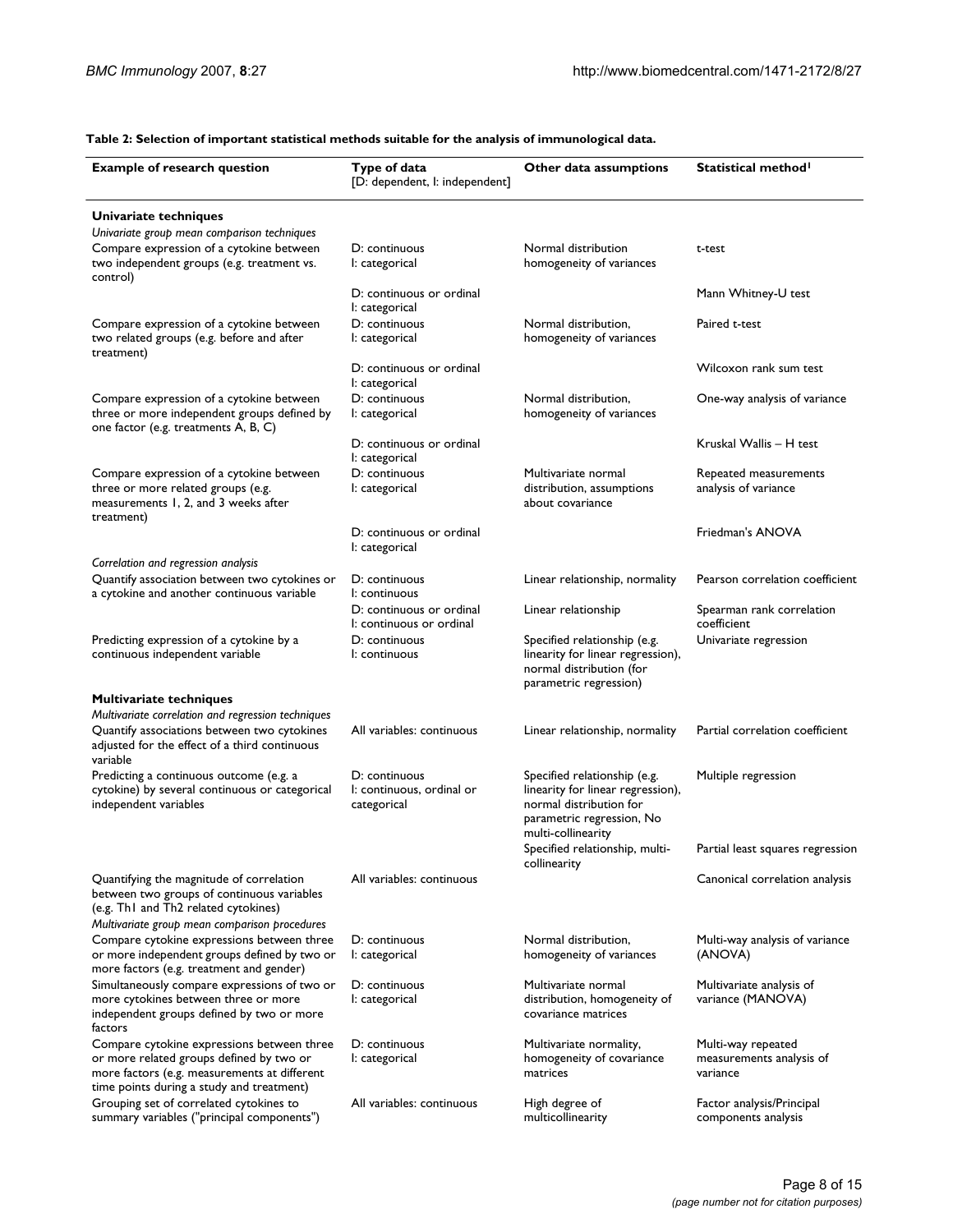| Grouping subjects in homogenous subgroups<br>according to similar expression levels of two or                     | All variables: continuous                                 | Low degree of<br>multicollinearity                                                            | Cluster analysis                               |
|-------------------------------------------------------------------------------------------------------------------|-----------------------------------------------------------|-----------------------------------------------------------------------------------------------|------------------------------------------------|
| more cytokines                                                                                                    |                                                           |                                                                                               |                                                |
| <b>Classification procedures</b>                                                                                  |                                                           |                                                                                               |                                                |
| Explaining or predicting group membership of                                                                      | D: categorical                                            | Multivariate normal                                                                           | Linear discriminant analysis                   |
| two or more independent groups by cytokine<br>levels                                                              | I: continuous                                             | distribution, equal covariance<br>matrices, low degree of<br>multicollinearity                |                                                |
| Explaining or predicting group membership of                                                                      | D: categorical                                            |                                                                                               | Logistic regression                            |
| two independent groups by cytokine levels                                                                         | I: continuous, ordinal or<br>categorical                  |                                                                                               |                                                |
| Explaining or predicting group membership of                                                                      | D: categorical                                            |                                                                                               | Multinomial logistic regression                |
| three or more groups by cytokine levels                                                                           | I: continuous, ordinal or<br>categorical                  |                                                                                               |                                                |
| Advanced techniques for multiple relationships                                                                    |                                                           |                                                                                               |                                                |
| Modelling multiple relationships between<br>several immunological parameters and one or<br>more outcome variables | All variables: categorical,<br>ordinal or continuous data | Conceptual framework<br>specifying the multiple<br>relationships among the study<br>variables | Path analysis/Structural<br>equation modelling |
|                                                                                                                   |                                                           |                                                                                               |                                                |

**Table 2: Selection of important statistical methods suitable for the analysis of immunological data.** *(Continued)*

**1**All univariate and multivariate statistical approaches listed above can be implemented in general purpose statistical packages, e.g. among others *S-PLUS*® (Insightful Corporation, Seattle, WA), *SAS*® (SAS Institute Cary, NC, USA), *SPSS*® (Chicago: SPSS Inc.) or *STATA*® (StataCorp. *Stata Statistical Software*. College Station, TX: StataCorp LP). Path analysis/structural equation modelling can be implemented in *STATA* and *SPSS* that provide the extensions modules *GLLAMM* and *AMOS*, respectively, as well as in several special purpose software packages, e.g. among others *LISREL*® (Scientific Software International, Inc, IL, USA) or MX® (MCV, Department of Psychiatry, Richmond, VA, USA).

ing is to be based and the type of cluster algorithm. *Agglomerative algorithms* treat each observation as a cluster and group similar individuals into clusters, while *divisive algorithms* start with the whole study population as a single cluster and divide the population by identifying homogeneous subgroups. The most appropriate clustering approach for a particular dataset depends on the type of data collected and the research question. Agglomerative clustering is preferable when there are extreme values in the data (outliers).

CA has strong mathematical properties but not statistical foundations. Data assumptions (e.g. normality and linearity) that are important in other multivariate techniques are of little importance in cluster analysis. However, the researcher is encouraged to examine the degree of multicollinearity in the data because each variable is weighted and variables that are multi-collinear are implicitly more heavily weighted in the clustering algorithm. For example, a cluster solution derived from a dataset with five highly correlated Th1-related cytokines and two correlated Th2 cytokines would substantially overestimate the importance of the Th1-component in the clustering. This can be avoided by first applying a data reduction technique (e.g. PCA) to derive the "principal components" that quantify the magnitude of Th1/Th2-immune response and afterwards clustering the individuals with respect to these immunological components.

In immunological studies cluster analysis may be useful to identify groups of individuals with similar immunological patterns (e.g. cytokine or antibody levels) that reflect an unknown common underlying immunological mechanism. For example, Mutapi *et al* [16] sought to group people infected with *S. mansoni* into clusters defined by levels of parasite specific IgE, IgA, IgM and the IgG subclasses. The authors identified two clusters, a cluster with high levels of IgM and low levels of all other antibodies and a cluster with high IgM and IgG1 and medium IgG4 and low levels of all other antibodies. In further analyses the authors investigated whether epidemiological features of schistosomiasis were associated with cluster membership and whether treatment changed this.

Another useful technique to study associations among immunological parameters without assuming any causal relationship is *Canonical Correlation Analysis (CCA)* [33] an approach that aims to quantify the correlation between two predefined sets of variables. In our MEDLINE search we did not find any previous applications of CCA to immunological data but we suggest that this statistical approach might be very useful to quantify the magnitude of correlation between two different sets of immunological parameters. A hypothetical example is where the investigators were interested to quantify the correlation between Th1- and Th2-related cytokines in individuals with and without helminths infections, or in atopic or non-atopic study subjects.

# *Dependence techniques*

The second group of techniques are statistical *dependence techniques* that are appropriate when the study investigates causation, i.e. variables can be classified as independent (cause, exposure) and dependent variables (effect, out-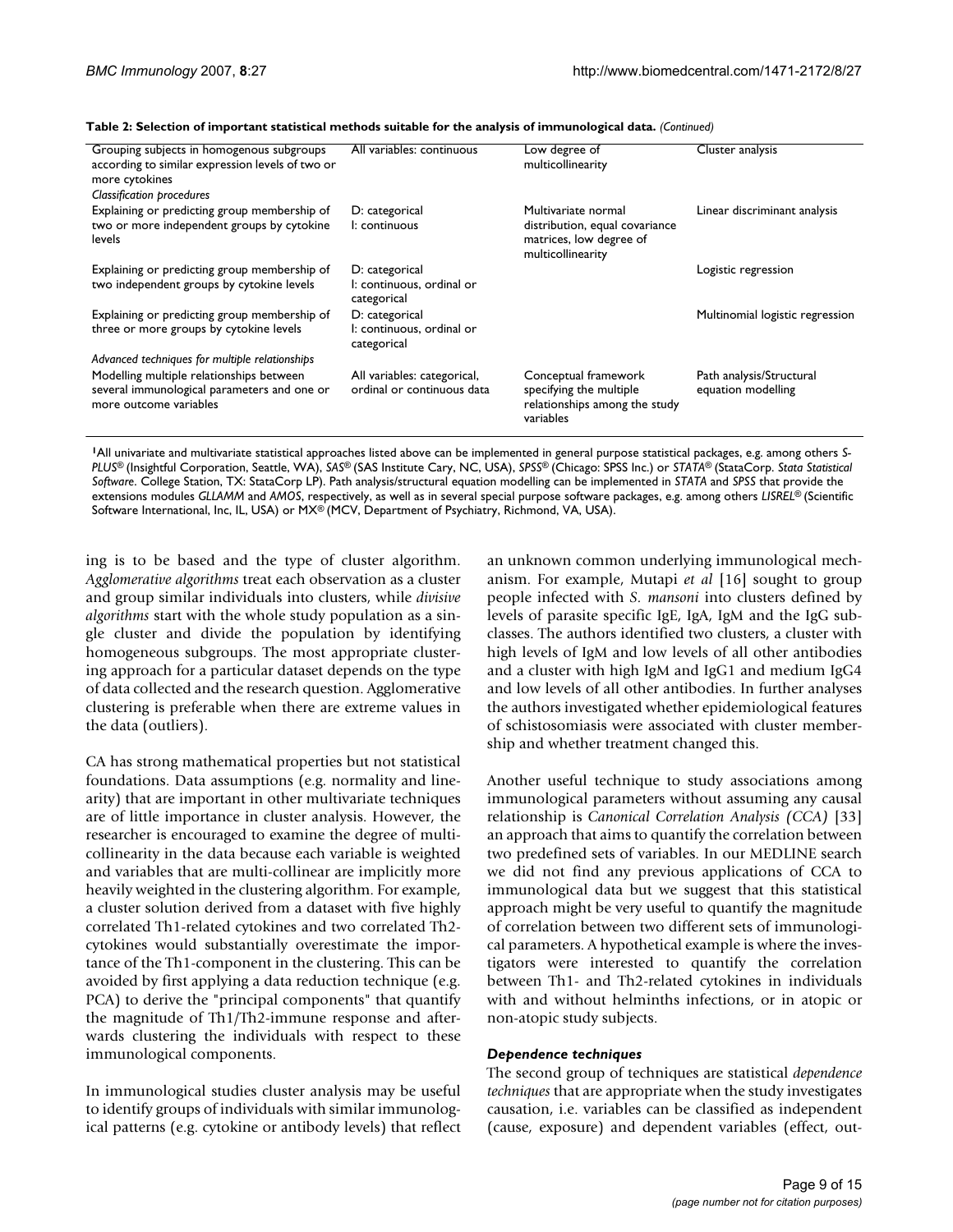come), based on concrete *a priori* hypotheses about the underlying biological mechanisms. For example, an immunological parameter might be considered as an independent variable when it is the proposed cause (e.g. an autoantibody in an autoimmune disease) or the dependent variable when it is considered to be an effect (or outcome [e.g. the production of interferon gamma produced by lymphocytes stimulated with mycobacterial antigen following BCG vaccination]), or an intervening variable or intermediate factor (mediating variable) within a complex causal chain (e.g. the cytokine IL-13 would be an intermediate factor in studies that examine the relationship between exposure to aeroallergens and the development of atopic asthma). For example, Black *et al* [34] studied the IFN-<sup>γ</sup> response to *Mycobacterium tuberculosis* (as the outcome variable) before and after receiving BCG vaccination (the independent variable). Cooper *et al* [35] studied the effect of cholera vaccine (the independent variable) on the IL-2 response to recombinant cholera toxin B (as the outcome). In both studies, the authors prespecified the classification of study variables before conducting statistical analysis. A more complex hypothetical example is the investigation of the effect of the impact of the intensity of infection with helminths on cytokine expressions (e.g. using Th2-related cytokines as outcomes) in a study of the relationship between helminths infections and atopy, and when the investigators may wish to consider the same cytokines as determinants, or risk factors, for atopy within the same study.

The choice of which statistical dependence technique is most appropriate for a particular research question will depend on the study design, the number and "scaling" (i.e. continuous, ordinal or categorical) of the study variables and other data assumptions (see Figure 1).

#### *Univariate dependence techniques*

These methods are appropriate when there is only *one dependent* and *one independent* variable. Common techniques are *univariate group mean comparison procedures* [36] (aimed to compare the levels of a continuous variable (e.g. cytokine expressions) between groups of individuals pre-defined by an exposure that is considered to cause the immunological profile (e.g. vaccinated or not). The number of groups and whether the groups are independent or related will determine which approach is the most appropriate for each situation (see overview in Table 2).

By contrast, *univariate regression analysis* [37] is the best approach when the investigator seeks to model the relationship between two continuous variables and is able to decide which one is the outcome variable. The most common approach is *Linear Regression* a technique with stringent data assumptions (linearity of the relationship and normality of the error distribution). Robust alternatives when data assumptions are violated are non-parametric or non-linear regression techniques. Examples of applications for regression analysis in immunological studies are predicting the levels of expression of a continuous outcome variable (e.g. a cytokine) by a continuous variable (e.g. age or another continuous immunological parameter) when a causal relationship can be assumed.

*Multivariate dependence techniques* are needed when there are three or more variables involved and at least one variable can be considered the dependent variable.

#### *Classification techniques*

These methods are required when there are several independent variables (e.g. cytokines) and one categorical outcome (e.g. atopy). One classical approach is *Linear Discriminant Analysis (LDA)*, a method that derives linear combinations of the independent variables (called discriminant functions) that best discriminate between the two outcome groups (defined on the basis of the independent variable) [38]. LDA requires continuous normally distributed independent variables. A flexible approach which can be used with non normally distributed data and involves categorical independent variables is *Logistic Regression* [39].

In immunological studies classification techniques can be very useful to identify immunological profiles that best discriminate two or more pre-defined groups of interest (e.g. atopy vs. non atopy). For example, Gama et al [40] used LDA aimed to identify an immunological marker based on six cytokines (IL-2, IL-4, IL-10, IL-12, IFN- $\gamma$  and TNF- $\alpha$ ) to discriminate between clinical and asymptomatic forms of visceral leishmaniasis. The authors found that TNF- $\alpha$ , IL-10 and IL-4 were highly correlated with the clinical form, while IL-2, IL-12 and IFN-<sup>γ</sup> were correlated with the asymptomatic form. In another study, logistic regression was used to explore the role of parasite induced IL10 in decreasing the frequency of atopy: Van Biggelaar *et al* [41] sought to predict positive skin prick tests to house dust mite in children by mite-specific IgE, total IgE, IL-5 and IL-10 to worm and used logistic regression to show that positive skin prick test was positively associated with mite specific IgE but negatively associated with IL-10; and the probability of a skin test positivity was a result of the interaction between level of mite IgE and worm IL10.

#### *Multivariate group mean comparison techniques*

These techniques such as *Multivariate Analysis of Variance (MANOVA) or Multi-way Analysis of Variance (Multi-way ANOVA)*, are used to compare the distributions of one or more continuous variables between groups defined by one ("one-way") or more ("multi-way") factors of interest (see overview Table 2) [21]. In contrast to LDA, where the groups are assumed to define a categorical outcome (e.g.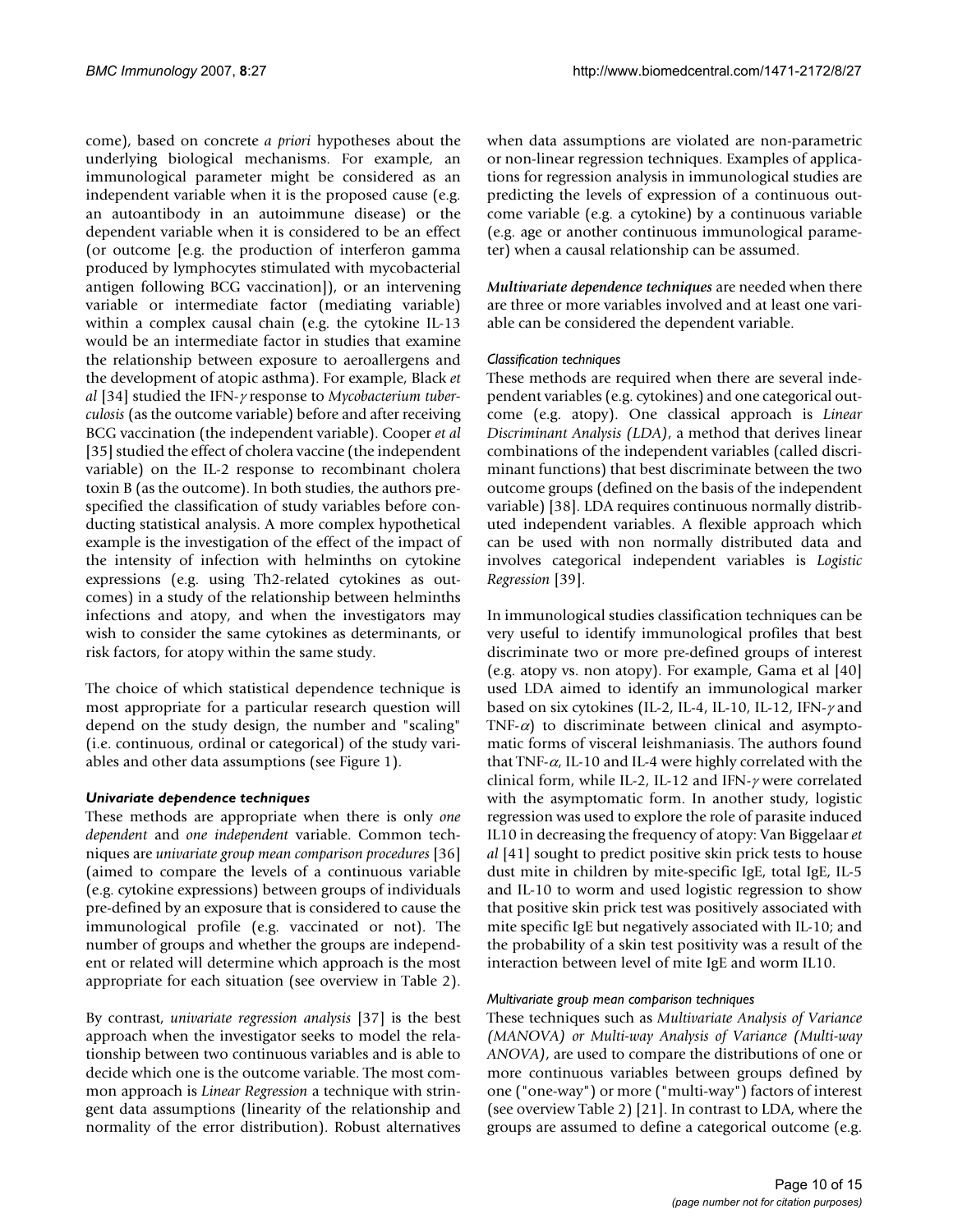asthmatic vs. non asthmatic) and the independent variables (e.g. cytokines) are used to discriminate between groups, in (M)ANOVA the groups are defined by the investigator considering one or more independent variables (e.g. treatments, vaccination status). A very useful application of MANOVA in immunological studies is to simultaneously compare the levels of two or more cytokines (e.g. IFN- $\gamma$ , TNF- $\alpha$ ) between two groups (asthmatic vs. non asthmatic). By applying MANOVA instead of repeated application of ANOVA the investigator can avoid the problem of type I error inflation for the whole experiment.

*Multivariate Analysis of Covariance* (MANCOVA) is an extension of MANOVA that additionally allows to control for the effect of an other continuous variable to be controlled (e.g. a confounder) [21]. An application of MAN-COVA in immunological studies could be to simultaneously compare the expression levels of different cytokines (e.g. IF- $\gamma$ , TNF- $\alpha$ , etc.) across groups defined by one or more experimental factors (e.g. vaccinated or control) and adjusted for age.

#### *Multiple Regression Techniques*

*Multiple Regression* is appropriate when the research question is to predict a single continuous dependent variable by a set of continuous and/or categorical independent variables [37]. The standard approach frequently used is multiple linear regression, however there are alternatives (e.g. non-parametric, non-linear multiple regression) when data assumptions are not met [42]. Regression analysis could be applied in immunological studies to predict the expression of a cytokine by explanatory variables (e.g. a set of other cytokines or other immunological parameters) or to predict the values of a continuous outcome variable (e.g. intensity of parasitic infection) by the expressions of one or more cytokines. For example, Dodoo *et al* [43] used multiple linear regression to predict malaria-related outcomes (fever, hemoglobin concentration) by levels of different cytokines (IFN- $\gamma$ , TNF- $\alpha$ , IL-12, IL-10, TGF- $\beta$ ).

*Partial Least Squares (PLS) Regression* [44] is an extension of multiple linear regression for constructing predictive models when the factors are many and highly collinear. The approach could be very useful for analysis of immunological data, e.g. when the objective is to predict an outcome by a large set of highly correlated immunological parameters. Technically, the approach is a combination between principal components analysis and multiple linear regression, i.e. it produces factor scores as linear combinations of the original predictor variables so that there is no correlation between the factor score variables used in the predictive regression model.

#### *Advanced techniques*

#### *Path analysis and Structural Equation Modelling*

All the multivariate statistical methods that have been mentioned above have one common limitation: although they may include many variables, they all assume the presence of one single relationship between them. However, in modern immunological studies investigators often assume *multiple relationships* among immunological parameters and other study variables so that a simple multivariate approach might not be sufficient to reflect the complexity of the underlying immunological process. For example, in an immuno-epidemiological study conducted to study risk factors for asthma and allergy, investigators could define a *conceptual framework* that assumes multiple relationships between risk factors (e.g. allergens, vaccines, early life infections), immunological profiles (e.g. cytokine expression levels) and the occurrence of outcomes (e.g. asthma, atopy) (Fig 2). To model such complex immunological processes it will be important to simultaneously model all these multiple associations. *Path Analysis* and *Structural Equation Modelling* (SEM) are techniques developed by geneticists [45,46] and economists [47] that can handle multiple relationships among study variables simultaneously and have been frequently applied in other scientific fields (e.g. economics, social sciences) [48]. SEM is an extension of path analysis that allows also for so called *"latent variables"* (a conceptual term for unobserved variables, see Appendix). A structural equation model consists of two components: "a measurement model" that defines how the observed measurements (called indicators) are related to the unobserved latent variables and a "structural model" that defines the assumed relationships between the observed study variables and one or more latent variables.

The concept of latent variables and SEM is likely to be useful in immunological studies because immunologists frequently hypothesise that the measured immunological parameters are the result of unobservable underlying complex immunological processes. For example, imagine a hypothetical immunological study where different cytokines are measured to quantify two important immunological components. Figure 3 shows the *path diagram* of the study in which multiple relationships are assumed between the study variables. In this example we consider that the cytokines IL-12, IFN- $\gamma$  and TNF- $\alpha$  represent an unobservable latent variable "Th1-related immune response" and the cytokines IL-4, IL-9 and IL-13 represent the latent variable "Th2-related immune response". Further, the structural model assumes relationships between the two latent variables  $(c1)$  and the "effects"  $(c2, c3)$  of these on an outcome variable (e.g. atopy, asthma). In SEM the concept of the "measurement model" is similar to factor analysis in which a linear relationship between the (observed) indicator variables and the (unobserved)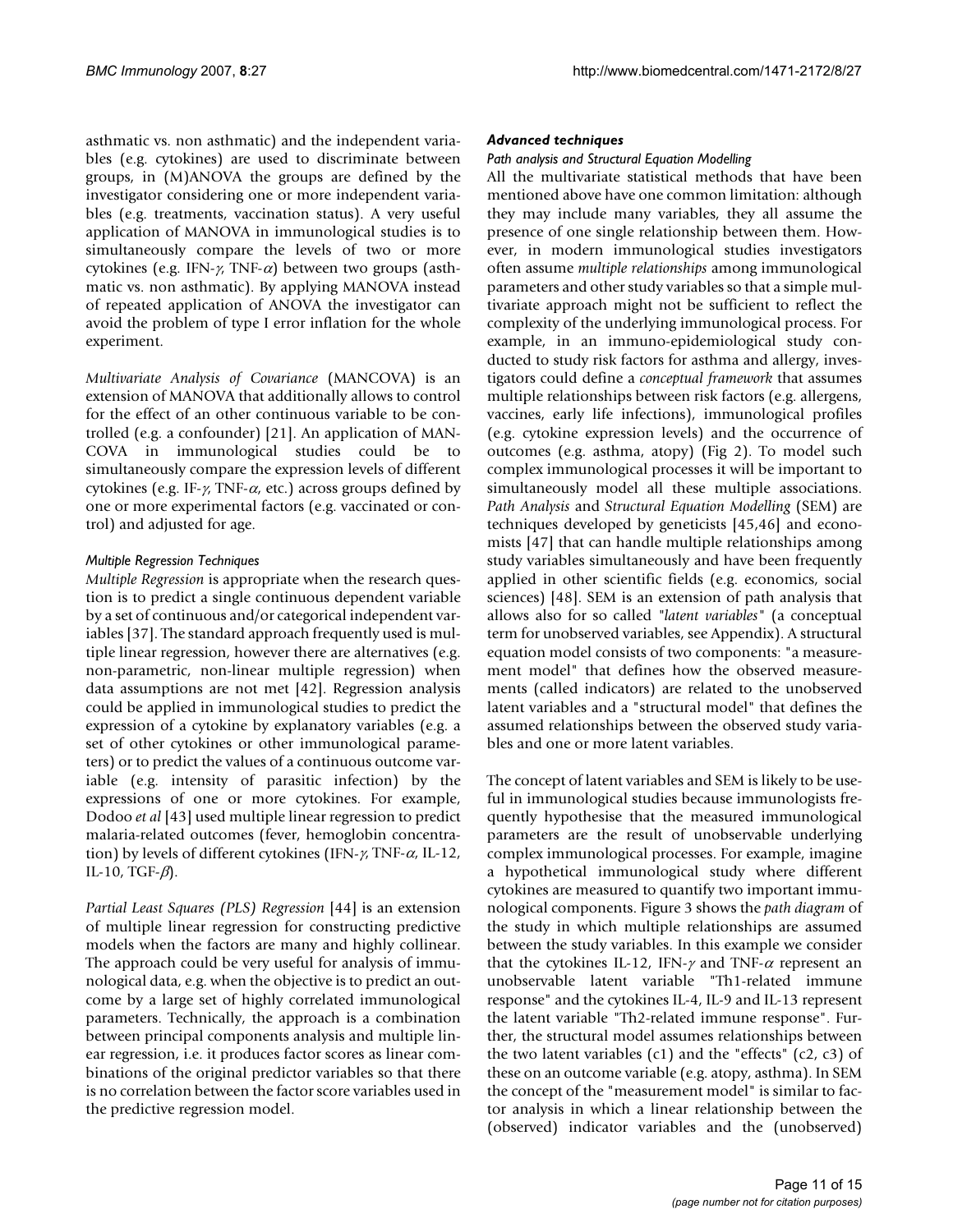

# comes (atopy and asthma) **Figure 2** Conceptual framework that specifies multiple associations between potential risk factors, immunological parameters and out-

Conceptual framework that specifies multiple associations between potential risk factors, immunological parameters and outcomes (atopy and asthma).

latent variable is assumed. For example, in Figure 3, the "indicator loadings i1–i6" reflect the magnitude of association of each cytokine with the latent variable. However, the distinction between the two analyses is that in factor analysis the principal components are extracted to maximize the degree of variance explained by a specified number of factors while in SEM the investigator has to define *a priory* a path diagram that specifies which variables are the indicators of the underlying latent variables and the correlations of the measurements with the latent variables are derived that best reflect the whole conceptual framework e.g. maximizing the correlation between all latent and observed variables.

Application of these techniques to immunological data should allow the inference of complex immunological phenomena. For example, Chan *et al* [49] used SEM to study the role of obesity-associated dyslipidaemia, endothelial activation and two cytokines (IL-6 and TNF- $\alpha$ ) in a complex causal chain of the metabolic syndrome. There are few applications of conceptual frameworks, path analysis and SEM to immunological data in the literature. However, because of increasing sample size and

advancing knowledge about underlying complex immunological mechanisms, these approaches have a potentially important role in the analysis of data from modern immunological studies. The concept of latent variables in SEM will be especially useful because immunological mechanism can rarely be observed directly and must therefore be inferred through the measurement of different immunological indicators. Moreover, the unique feature of SEM that allows the analysis of multiple relationships between the study variables would be appropriate for the inference of causal chains of immunological processes.

# *Mixed Effects Models*

The application of *Random or Mixed Effects Models* [50] for statistical analysis of clustered or longitudinal data is becoming a popular method in medicine. The basic idea of the approach is to adjust data analysis for an effect of the clustering by introducing a "random effect", i.e. an unobserved random variable that is specific to the clustering unit. In immunological studies the application of mixed effects models could be very useful when clustering must be assumed in the data, e.g. measurements of differ-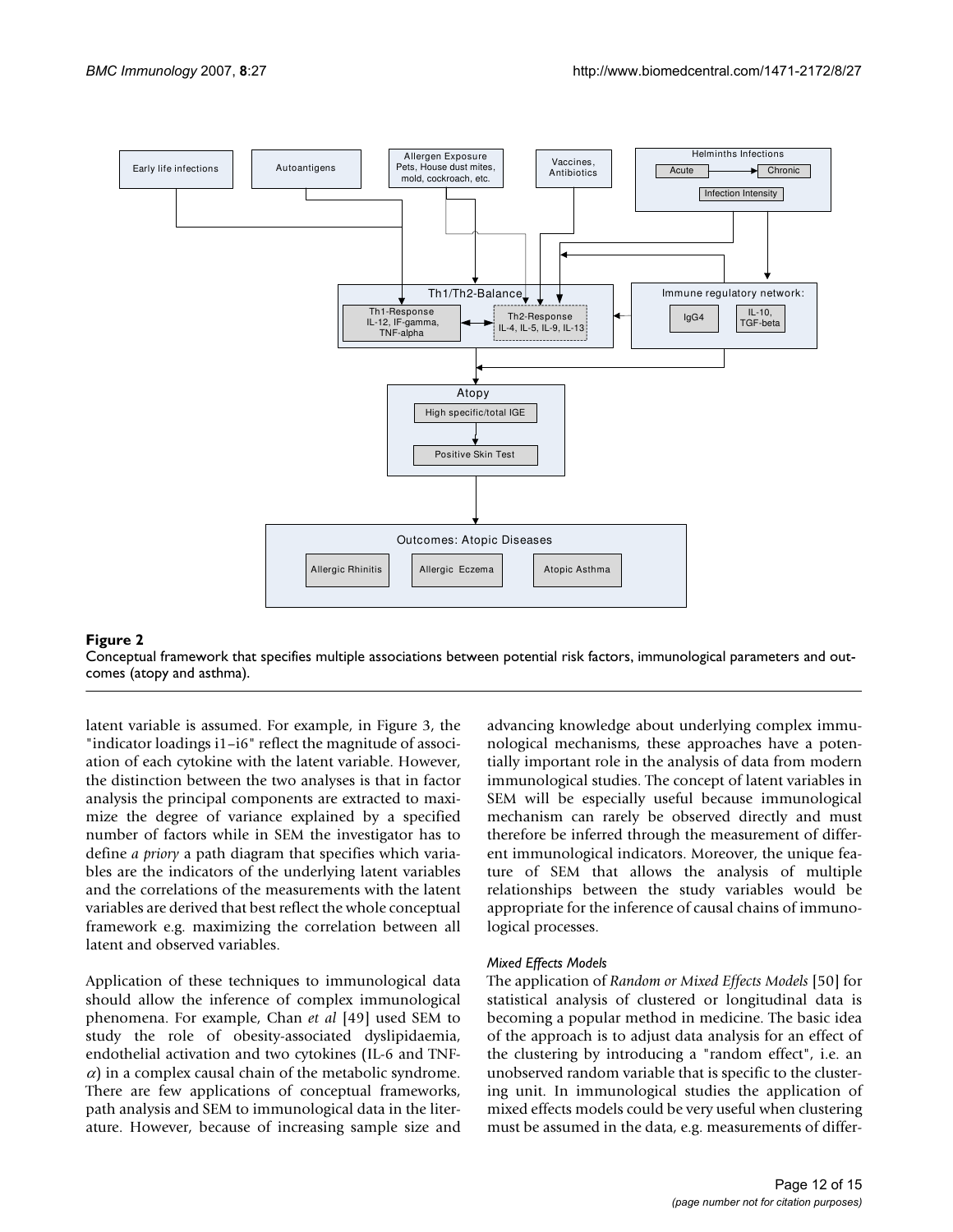

Example path diagram that specifies a structural equation model with two latent variables.

ent cytokines from the same patients, repeated measurements of the same cytokine in a longitudinal study or in multi-centre studies where patients have been recruited from different populations.

# **Conclusion**

The aim of this paper is to provide a modern overview for applied immunologists to explain and illustrate the statistical methods that can be employed for the analysis of immunological data. Our review should help immunologists without a detailed knowledge of statistics that are faced with the problem of statistical analysis of immunological data to select the appropriate statistical technique that will allow the valid extraction of the maximum information from the data collected. However, the statistical framework presented here should not be used as a substitute for an experienced biostatistician who should be involved from the beginning of the study for advice on study design, calculation of the sample size and planning of the statistical analysis. The systematic literature review illustrates the fact that most immunological studies still employ simple statistical approaches to immunological data even when multiple inter-relationships among several study variables are expected. We think it is important that more sophisticated statistical techniques are used for complex immunological data that will permit a better understanding of complex underlying immunological mechanism. Our focus has been on multivariate techniques that permit the analysis of multiple study variables simultaneously and hope that our examples from both real and hypothetical immunological studies will stimulate immunologists to make more use of these techniques. Moreover, bearing in mind the complexity of research questions addressed by modern immunological studies, we have introduced the idea of conceptual frameworks, latent variables and advanced statistical techniques (e.g. path analysis, SEM), providing a toolbox that should help the investigator to analyse multiple relationships among several study variables simultaneously. Finally, it should be pointed out that statistical techniques are a tool for the inference of underlying mechanisms and can never substitute for *a priori* hypotheses that are based on a sound knowledge of the scientific literature.

# **Authors' contributions**

BG and LCR had the idea for the paper, conducted the literature review, developed the guide for statistical analysis and wrote the manuscript. PJC and MY participated in writing the sections about research objectives of immunological studies and specific aspects of immunological data and evaluated the applicability of the proposed statistical framework for data from modern immunological studies.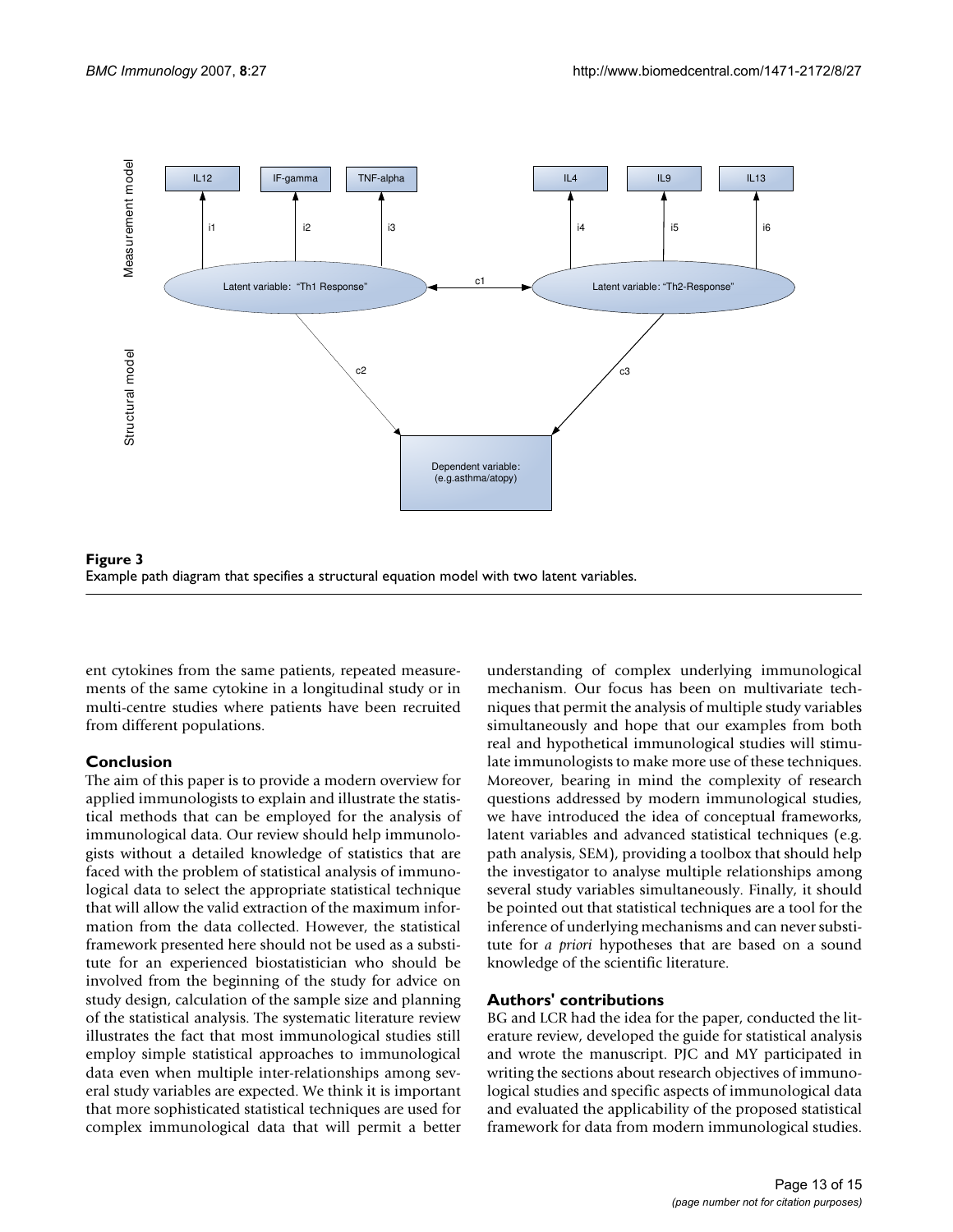MLB participated in developing the statistical framework and helped to draft the manuscript. All authors have read and approved the final manuscript.

## **Additional material**

#### **Additional file 1**

*Appendix: Glossary of statistical and epidemiological terms.* Click here for file [\[http://www.biomedcentral.com/content/supplementary/1471-](http://www.biomedcentral.com/content/supplementary/1471-2172-8-27-S1.doc) 2172-8-27-S1.doc]

#### **Acknowledgements**

This research was funded by The Wellcome Trust, UK, HCPC Latin America Excellence Centre Program, Ref. 072405/Z/03/Z. PJC is supported also by the Wellcome Trust, grant no. 074679. BG is supported also by the Fundação de Amparo à Pesquisa do Estado da Bahia, Brazil (FAPESB), contract no. 1360/2006. The authors thank Dr Franca Hartgers and Dr Victoria Wright for their useful comments on the manuscript.

#### **References**

- 1. Geiger SM, Massara CL, Bethony J, Soboslay PT, Correa-Oliveira R: **[Cellular responses and cytokine production in post-treat](http://www.ncbi.nlm.nih.gov/entrez/query.fcgi?cmd=Retrieve&db=PubMed&dopt=Abstract&list_uids=15086399)ment hookworm patients from an endemic area in Brazil.** *Clin Exp Immunol* 2004, **136:**334-40.
- Hartel C, Adam N, Strunk T, Temming P, Muller-Steinhardt M, Schultz C: **[Cytokine responses correlate differentially with](http://www.ncbi.nlm.nih.gov/entrez/query.fcgi?cmd=Retrieve&db=PubMed&dopt=Abstract&list_uids=16297156) [age in infancy and early childhood.](http://www.ncbi.nlm.nih.gov/entrez/query.fcgi?cmd=Retrieve&db=PubMed&dopt=Abstract&list_uids=16297156)** *Clin Exp Immunol* 2005, **142:**446-53.
- 3. McGuinness D, Bennett S, Riley E: **[Statistical analysis of highly](http://www.ncbi.nlm.nih.gov/entrez/query.fcgi?cmd=Retrieve&db=PubMed&dopt=Abstract&list_uids=9032413) [skewed immune response data.](http://www.ncbi.nlm.nih.gov/entrez/query.fcgi?cmd=Retrieve&db=PubMed&dopt=Abstract&list_uids=9032413)** *J Immunol Methods* 1997, **201:**99-114.
- 4. Bennett S, Riley EM: **[The statistical analysis of data from immu](http://www.ncbi.nlm.nih.gov/entrez/query.fcgi?cmd=Retrieve&db=PubMed&dopt=Abstract&list_uids=1538144)[noepidemiological studies.](http://www.ncbi.nlm.nih.gov/entrez/query.fcgi?cmd=Retrieve&db=PubMed&dopt=Abstract&list_uids=1538144)** *J Immunol Methods* 1992, **146:**229-39.
- 5. Hollander M, Wolfe DA: **Nonparametric Statistical Methods.** 2nd edition. Wiley; 1999.
- 6. CG Victora, Huttly SR, Fuchs SC, Olinto MT: **[The role of concep](http://www.ncbi.nlm.nih.gov/entrez/query.fcgi?cmd=Retrieve&db=PubMed&dopt=Abstract&list_uids=9126524)[tual frameworks in epidemiological analysis: a hierarchical](http://www.ncbi.nlm.nih.gov/entrez/query.fcgi?cmd=Retrieve&db=PubMed&dopt=Abstract&list_uids=9126524) [approach.](http://www.ncbi.nlm.nih.gov/entrez/query.fcgi?cmd=Retrieve&db=PubMed&dopt=Abstract&list_uids=9126524)** *Int J Epidemiol* 1997, **26:**224-7.
- 7. Hsu J: **Multiple Comparisons.** Chapman & Hall/CRC; 1996.<br>8. Toothaker J: **Multiple Comparison Procedures**. London:
- 8. Toothaker L: **[Multiple Comparison Procedures.](http://www.ncbi.nlm.nih.gov/entrez/query.fcgi?cmd=Retrieve&db=PubMed&dopt=Abstract&list_uids=1526081)** London: SAGE University Paper; 1992.
- 9. De Groot AS, Sbai H, Aubin CS, McMurry J, Martin W: **[Immuno](http://www.ncbi.nlm.nih.gov/entrez/query.fcgi?cmd=Retrieve&db=PubMed&dopt=Abstract&list_uids=12067413)[informatics: Mining genomes for vaccine components.](http://www.ncbi.nlm.nih.gov/entrez/query.fcgi?cmd=Retrieve&db=PubMed&dopt=Abstract&list_uids=12067413)** *Immunol Cell Biol* 2002, **80:**255-69.
- 10. Koren E, De Groot AS, Jawa V, Beck KD, Boone T, Rivera D, Li L, Mytych D, Koscec M, Weeraratne D, *et al.*: **[Clinical validation of](http://www.ncbi.nlm.nih.gov/entrez/query.fcgi?cmd=Retrieve&db=PubMed&dopt=Abstract&list_uids=17490912) [the "in silico" prediction of immunogenicity of a human](http://www.ncbi.nlm.nih.gov/entrez/query.fcgi?cmd=Retrieve&db=PubMed&dopt=Abstract&list_uids=17490912)** [recombinant therapeutic protein.](http://www.ncbi.nlm.nih.gov/entrez/query.fcgi?cmd=Retrieve&db=PubMed&dopt=Abstract&list_uids=17490912) **124:**26-32.
- 11. Gilchrist M, Thorsson V, Li B, Rust AG, Korb M, Kennedy K, Hai T, Bolouri H, Aderem A: **[Systems biology approaches identify](http://www.ncbi.nlm.nih.gov/entrez/query.fcgi?cmd=Retrieve&db=PubMed&dopt=Abstract&list_uids=16688168) [ATF3 as a negative regulator of Toll-like receptor 4.](http://www.ncbi.nlm.nih.gov/entrez/query.fcgi?cmd=Retrieve&db=PubMed&dopt=Abstract&list_uids=16688168)** *Nature* 2006, **441:**173-8.
- 12. Chakraborty AK, Dustin ML, Shaw AS: **[In silico models for cellular](http://www.ncbi.nlm.nih.gov/entrez/query.fcgi?cmd=Retrieve&db=PubMed&dopt=Abstract&list_uids=14515121) [and molecular immunology: successes, promises and chal](http://www.ncbi.nlm.nih.gov/entrez/query.fcgi?cmd=Retrieve&db=PubMed&dopt=Abstract&list_uids=14515121)[lenges.](http://www.ncbi.nlm.nih.gov/entrez/query.fcgi?cmd=Retrieve&db=PubMed&dopt=Abstract&list_uids=14515121)** *Nat Immunol* 2003, **4:**933-6.
- 13. De Groot AS, Moise L: **[Prediction of immunogenicity for ther](http://www.ncbi.nlm.nih.gov/entrez/query.fcgi?cmd=Retrieve&db=PubMed&dopt=Abstract&list_uids=17554860)[apeutic proteins: state of the art.](http://www.ncbi.nlm.nih.gov/entrez/query.fcgi?cmd=Retrieve&db=PubMed&dopt=Abstract&list_uids=17554860)** *Curr Opin Drug Discov Devel* 2007, **10:**332-40.
- 14. De Groot AS, Moise L: **[New tools, new approaches and new](http://www.ncbi.nlm.nih.gov/entrez/query.fcgi?cmd=Retrieve&db=PubMed&dopt=Abstract&list_uids=17408360) [ideas for vaccine development.](http://www.ncbi.nlm.nih.gov/entrez/query.fcgi?cmd=Retrieve&db=PubMed&dopt=Abstract&list_uids=17408360)** *Expert Rev Vaccines* 2007, **6:**125-7.
- 15. Hedeler C, Paton NW, Behnke JM, Bradley JE, Hamshere MG, Else KJ: **[A classification of tasks for the systematic study of immune](http://www.ncbi.nlm.nih.gov/entrez/query.fcgi?cmd=Retrieve&db=PubMed&dopt=Abstract&list_uids=16472413) [response using functional genomics data.](http://www.ncbi.nlm.nih.gov/entrez/query.fcgi?cmd=Retrieve&db=PubMed&dopt=Abstract&list_uids=16472413)** *Parasitology* 2006, **132:**157-67.
- 16. Mutapi F, Mduluza T, Roddam AW: **[Cluster analysis of schisto](http://www.ncbi.nlm.nih.gov/entrez/query.fcgi?cmd=Retrieve&db=PubMed&dopt=Abstract&list_uids=15585328)[some-specific antibody responses partitions the population](http://www.ncbi.nlm.nih.gov/entrez/query.fcgi?cmd=Retrieve&db=PubMed&dopt=Abstract&list_uids=15585328) [into distinct epidemiological groups.](http://www.ncbi.nlm.nih.gov/entrez/query.fcgi?cmd=Retrieve&db=PubMed&dopt=Abstract&list_uids=15585328)** *Immunol Lett* 2005, **96:**231-40.
- 17. Tukey JW: **Exporatory Data Analysis.** Boston: Addison-Wesley; 1977.
- 18. Good PI: **Resampling Methods: A Practical Guide to Data Analysis.** Birkhauser; 2005.
- 19. Chmura Kraemer H, Thiemann S: **How many subjects? Statistical Power Analysis in Research.** Sage Publications; 1987.
- 20. Cohen J: **Statistical Power Analysis for the Behavioral Sciences.** Hillside, New Jersey: Lawrence Erlbaum Associates; 1988.
- 21. Hair JF, Tatham RL, Anderson RE, Black W: **Multivariate Data Analysis.** 5th edition. Prentice Hall; 1998.
- 22. MacCallum RC, Widaman KF, Zhang S, Hong S: **Sample size in factor analysis.** *Psychological Methods* :84-99.
- 23. Everitt BS, Landau S, Leese M: **Cluster Analysis.** London: Arnold; 1993.
- 24. MacCallum RC, Browne MW, Sugawara HM: **Power analysis and determination of sample size for covariance structure modeling.** *Psychological Methods* 1996:130-149.
- 25. MacCallum RC, Hong S: **Power analysis in covariance structure modeling using GFI and AGFI.** *Multivariate Behavioral Research* 1997:193-210.
- 26. Lee PM: **Bayesian Statistics: An Introduction.** London: Arnold Publisher; 2004.
- 27. Plikaytis BD, Carlone GM: **[Statistical considerations for vaccine](http://www.ncbi.nlm.nih.gov/entrez/query.fcgi?cmd=Retrieve&db=PubMed&dopt=Abstract&list_uids=15694512) [immunogenicity trials. Part 1: Introduction and bioassay](http://www.ncbi.nlm.nih.gov/entrez/query.fcgi?cmd=Retrieve&db=PubMed&dopt=Abstract&list_uids=15694512) [design and analysis.](http://www.ncbi.nlm.nih.gov/entrez/query.fcgi?cmd=Retrieve&db=PubMed&dopt=Abstract&list_uids=15694512)** *Vaccine* 2005, **23:**1596-605.
- 28. Jolliffe IT: **Principal Component Analysis.** 2nd edition. Springer; 2002.
- 29. Gorsuch RL: **Factor Analysis.** Lawrence Erlbaum; 1983.
- 30. Jackson JA, Turner JD, Kamal M, Wright V, Bickle Q, Else KJ, Ramsan M, Bradley JE: **[Gastrointestinal nematode infection is associ](http://www.ncbi.nlm.nih.gov/entrez/query.fcgi?cmd=Retrieve&db=PubMed&dopt=Abstract&list_uids=16293435)[ated with variation in innate immune responsiveness.](http://www.ncbi.nlm.nih.gov/entrez/query.fcgi?cmd=Retrieve&db=PubMed&dopt=Abstract&list_uids=16293435)** *Microbes Infect* 2005.
- 31. Turner JD, Faulkner H, Kamgno J, Cormont F, Van Snick J, Else KJ, Grencis RK, Behnke JM, Boussinesq M, Bradley JE: **[Th2 cytokines](http://www.ncbi.nlm.nih.gov/entrez/query.fcgi?cmd=Retrieve&db=PubMed&dopt=Abstract&list_uids=14639550) [are associated with reduced worm burdens in a human intes](http://www.ncbi.nlm.nih.gov/entrez/query.fcgi?cmd=Retrieve&db=PubMed&dopt=Abstract&list_uids=14639550)[tinal helminth infection.](http://www.ncbi.nlm.nih.gov/entrez/query.fcgi?cmd=Retrieve&db=PubMed&dopt=Abstract&list_uids=14639550)** *J Infect Dis* 2003, **188:**1768-75.
- 32. Jackson JA, Turner JD, Rentoul L, Faulkner H, Behnke JM, Hoyle M, Grencis RK, Else KJ, Kamgno J, Bradley JE, *et al.*: **[Cytokine response](http://www.ncbi.nlm.nih.gov/entrez/query.fcgi?cmd=Retrieve&db=PubMed&dopt=Abstract&list_uids=15491586) [profiles predict species-specific infection patterns in human](http://www.ncbi.nlm.nih.gov/entrez/query.fcgi?cmd=Retrieve&db=PubMed&dopt=Abstract&list_uids=15491586) [GI nematodes.](http://www.ncbi.nlm.nih.gov/entrez/query.fcgi?cmd=Retrieve&db=PubMed&dopt=Abstract&list_uids=15491586)** *Int J Parasitol* 2004, **34:**1237-44.
- 33. Thompson B: **Canonical Correlation Analysis: Uses and Interpretation (Quantitative Applications in the Social Sciences).** Sage Publications; 1984.
- 34. Black GF, Weir RE, Floyd S, Bliss L, Warndorff DK, Crampin AC, Ngwira B, Sichali L, Nazareth B, Blackwell JM, *et al.*: **[BCG-induced](http://www.ncbi.nlm.nih.gov/entrez/query.fcgi?cmd=Retrieve&db=PubMed&dopt=Abstract&list_uids=11978337) [increase in interferon-gamma response to mycobacterial](http://www.ncbi.nlm.nih.gov/entrez/query.fcgi?cmd=Retrieve&db=PubMed&dopt=Abstract&list_uids=11978337) antigens and efficacy of BCG vaccination in Malawi and the [UK: two randomised controlled studies.](http://www.ncbi.nlm.nih.gov/entrez/query.fcgi?cmd=Retrieve&db=PubMed&dopt=Abstract&list_uids=11978337)** *Lancet* 2002, **359:**1393-401.
- 35. Cooper PJ, Chico M, Sandoval C, Espinel I, Guevara A, Levine MM, Griffin GE, Nutman TB: **[Human infection with Ascaris lumbri](http://www.ncbi.nlm.nih.gov/entrez/query.fcgi?cmd=Retrieve&db=PubMed&dopt=Abstract&list_uids=11179329)coides is associated with suppression of the interleukin-2 response to recombinant cholera toxin B subunit following [vaccination with the live oral cholera vaccine CVD 103-HgR.](http://www.ncbi.nlm.nih.gov/entrez/query.fcgi?cmd=Retrieve&db=PubMed&dopt=Abstract&list_uids=11179329)** *Infect Immun* 2001, **69:**1574-80.
- 36. Montgomery DC: **Design and Analysis of Experiments.** 5th edition. Wiley; 2000.
- 37. Kleinbaum D, Kupper L, Muller KE, Nizam A: **Applied Regression Analysis and Multivariable Methods.** Duxbury Press; 1997.
- 38. Huberty CJ: **Applied Discriminant Analysis.** Wiley; 1994.
- 39. Hosmer DW, Lemeshow S: **[Applied Logistic Regression.](http://www.ncbi.nlm.nih.gov/entrez/query.fcgi?cmd=Retrieve&db=PubMed&dopt=Abstract&list_uids=10886529)** 2nd edition. Wiley; 2000.
- 40. Gama ME, Costa JM, Pereira JC, Gomes CM, Corbett CE: **[Serum](http://www.ncbi.nlm.nih.gov/entrez/query.fcgi?cmd=Retrieve&db=PubMed&dopt=Abstract&list_uids=14689054) [cytokine profile in the subclinical form of visceral leishmani](http://www.ncbi.nlm.nih.gov/entrez/query.fcgi?cmd=Retrieve&db=PubMed&dopt=Abstract&list_uids=14689054)[asis.](http://www.ncbi.nlm.nih.gov/entrez/query.fcgi?cmd=Retrieve&db=PubMed&dopt=Abstract&list_uids=14689054)** *Braz J Med Biol Res* 2004, **37:**129-36.
- 41. van den Biggelaar AH, van Ree R, Rodrigues LC, Lell B, Deelder AM, Kremsner PG, Yazdanbakhsh M: **[Decreased atopy in children](http://www.ncbi.nlm.nih.gov/entrez/query.fcgi?cmd=Retrieve&db=PubMed&dopt=Abstract&list_uids=11095260) [infected with Schistosoma haematobium: a role for parasite](http://www.ncbi.nlm.nih.gov/entrez/query.fcgi?cmd=Retrieve&db=PubMed&dopt=Abstract&list_uids=11095260)[induced interleukin-10.](http://www.ncbi.nlm.nih.gov/entrez/query.fcgi?cmd=Retrieve&db=PubMed&dopt=Abstract&list_uids=11095260)** *Lancet* 2000, **356:**1723-7.
- 42. Takezawa K: **Introduction to nonparametric regression.** Wiley; 2005.